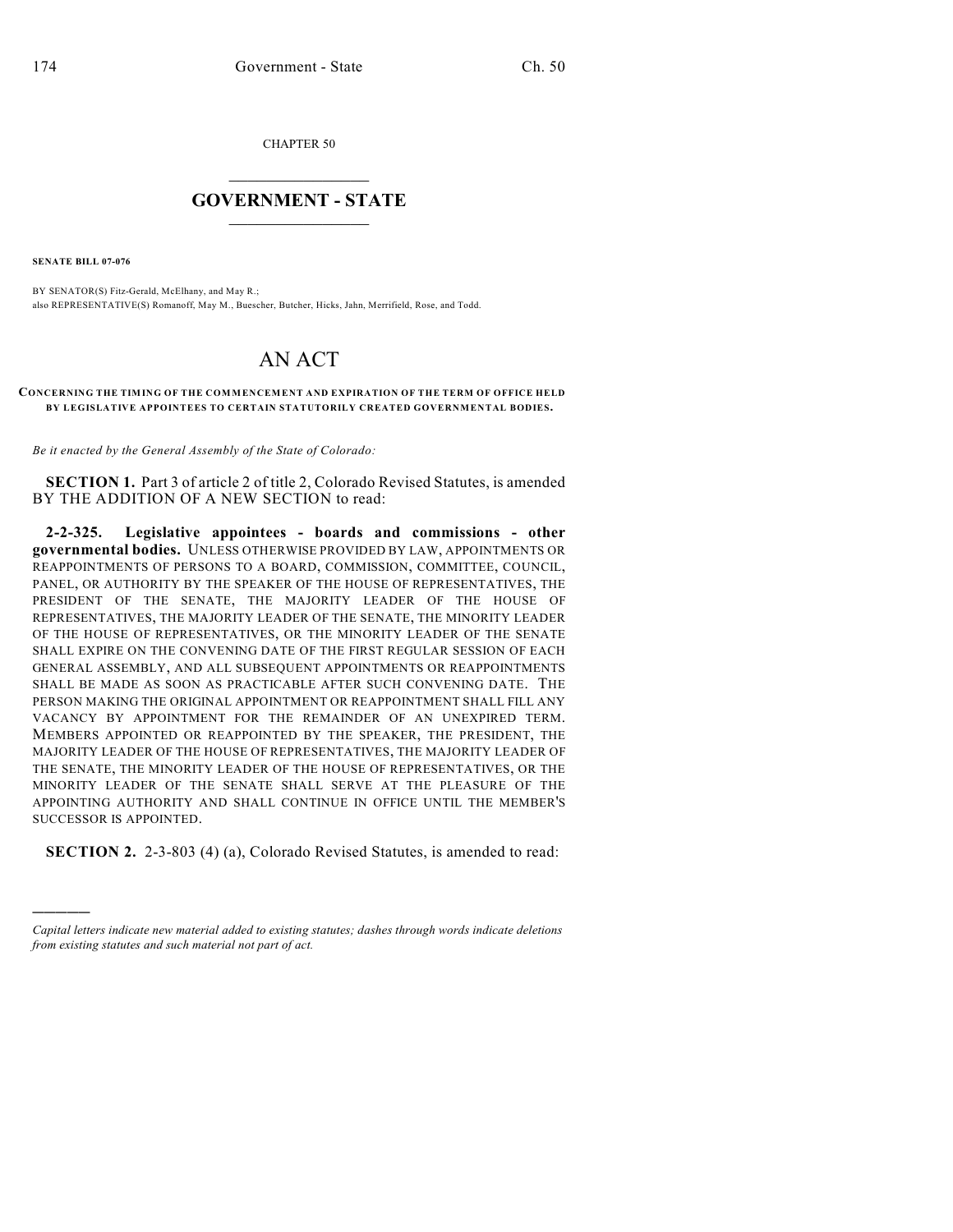**2-3-803. Colorado state officials' compensation commission established composition.** (4) (a) (I) EXCEPT AS PROVIDED IN SUBPARAGRAPH (II) OF THIS PARAGRAPH (a), the commission members appointed by the president of the senate and the speaker of the house of representatives shall serve for terms of two years. Vacancies shall be filled by appointment for the unexpired term.

(II) THE TERMS OF THE MEMBERS APPOINTED BY THE SPEAKER OF THE HOUSE OF REPRESENTATIVES AND THE PRESIDENT OF THE SENATE AND WHO ARE SERVING ON THE EFFECTIVE DATE OF THIS SUBPARAGRAPH (II) SHALL BE EXTENDED TO AND EXPIRE ON OR SHALL TERMINATE ON THE CONVENING DATE OF THE FIRST REGULAR SESSION OF THE SIXTY-SEVENTH GENERAL ASSEMBLY. AS SOON AS PRACTICABLE AFTER SUCH CONVENING DATE, THE SPEAKER AND THE PRESIDENT SHALL EACH APPOINT OR REAPPOINT MEMBERS IN THE SAME MANNER AS PROVIDED IN PARAGRAPHS (a) AND (b) OF SUBSECTION (2) OF THIS SECTION. THEREAFTER, THE TERMS OF MEMBERS APPOINTED OR REAPPOINTED BY THE SPEAKER AND THE PRESIDENT SHALL EXPIRE ON THE CONVENING DATE OF THE FIRST REGULAR SESSION OF EACH GENERAL ASSEMBLY, AND ALL SUBSEQUENT APPOINTMENTS AND REAPPOINTMENTS BY THE SPEAKER AND THE PRESIDENT SHALL BE MADE AS SOON AS PRACTICABLE AFTER THE CONVENING DATE OF THE FIRST REGULAR SESSION OF EACH GENERAL ASSEMBLY. THE PERSON MAKING THE ORIGINAL APPOINTMENT SHALL FILL ANY VACANCY BY APPOINTMENT FOR THE REMAINDER OF AN UNEXPIRED TERM. MEMBERS APPOINTED OR REAPPOINTED BY THE SPEAKER AND THE PRESIDENT SHALL SERVE AT THE PLEASURE OF THE APPOINTING AUTHORITY AND SHALL CONTINUE IN OFFICE UNTIL THE MEMBER'S SUCCESSOR IS APPOINTED.

**SECTION 3.** 10-8-505 (3), Colorado Revised Statutes, is amended to read:

**10-8-505. CoverColorado board of directors.** (3) The commissioner or his or her designee and a member of the general assembly shall serve as ex officio nonvoting members of the board. The initial appointee of the general assembly shall be a member of the senate appointed by the president of the senate, the next appointee shall be a member of the house of representatives appointed by the speaker of the house of representatives, and thereafter such appointment shall rotate in like manner between the senate and the house of representatives. THE TERM OF THE COMMISSION MEMBER APPOINTED BY THE SPEAKER OR THE PRESIDENT AND WHO IS SERVING ON THE EFFECTIVE DATE OF THIS SUBSECTION (3), AS AMENDED, SHALL BE EXTENDED TO AND EXPIRE ON OR SHALL TERMINATE ON THE CONVENING DATE OF THE FIRST REGULAR SESSION OF THE SIXTY-SEVENTH GENERAL ASSEMBLY, AND THE SPEAKER OR THE PRESIDENT, WHOMEVER IS ENTITLED TO THE NEXT APPOINTMENT IN THE ROTATION, SHALL APPOINT OR REAPPOINT A MEMBER AS SOON AS PRACTICABLE AFTER SUCH CONVENING DATE. THEREAFTER, THE TERMS OF MEMBERS APPOINTED BY THE SPEAKER OR THE PRESIDENT SHALL EXPIRE ON THE CONVENING DATE OF THE FIRST REGULAR SESSION OF EACH GENERAL ASSEMBLY, AND ALL SUBSEQUENT APPOINTMENTS OR REAPPOINTMENTS SHALL BE MADE AS SOON AS PRACTICABLE AFTER THE CONVENING DATE OF THE FIRST REGULAR SESSION OF EACH GENERAL ASSEMBLY. THE PERSON MAKING THE ORIGINAL APPOINTMENT OR REAPPOINTMENT SHALL FILL ANY VACANCY BY APPOINTMENT FOR THE REMAINDER OF AN UNEXPIRED TERM. MEMBERS APPOINTED OR REAPPOINTED BY THE SPEAKER OR THE PRESIDENT SHALL SERVE AT THE PLEASURE OF THE APPOINTING AUTHORITY AND SHALL CONTINUE IN OFFICE UNTIL THE MEMBER'S SUCCESSOR IS APPOINTED.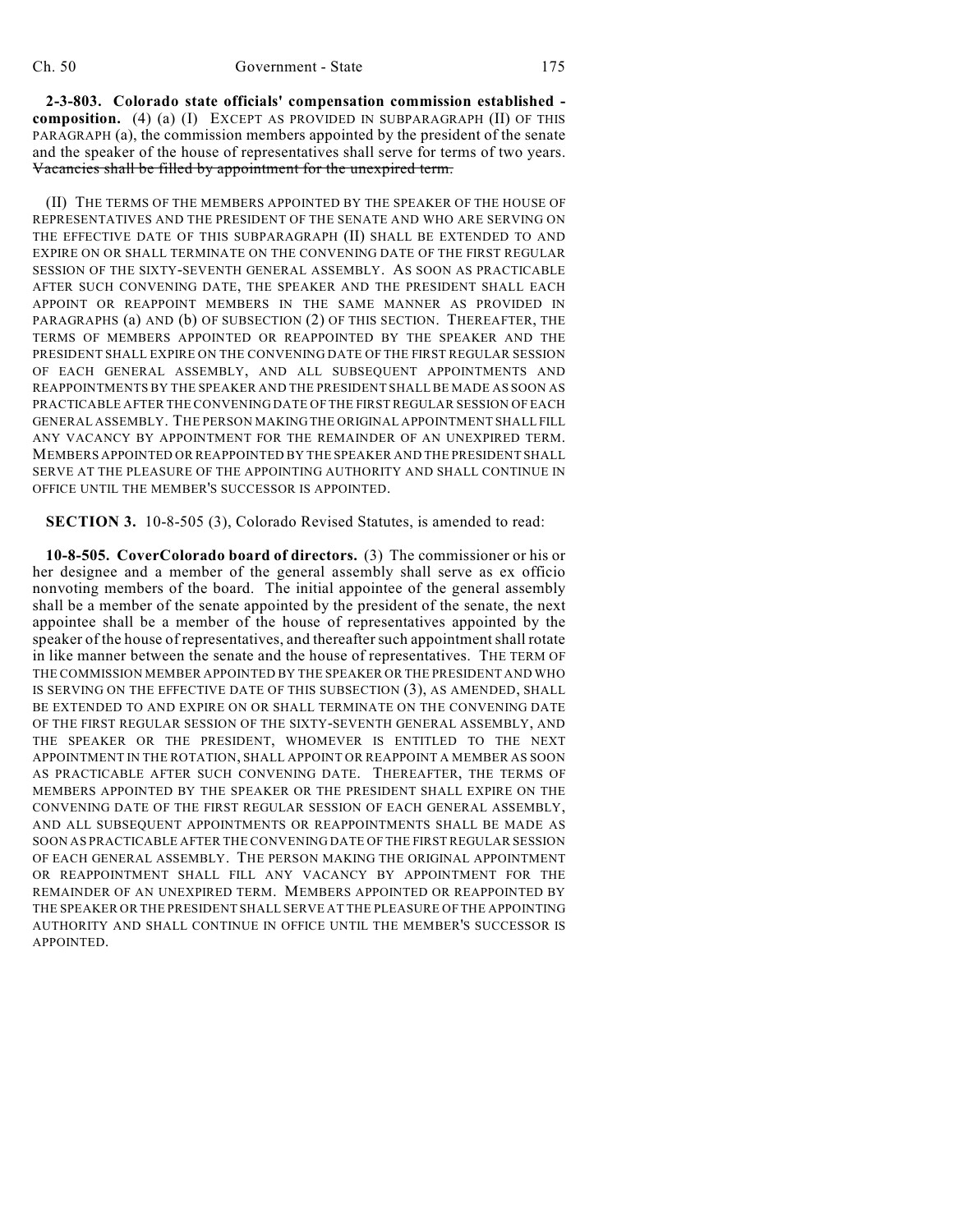**SECTION 4.** 10-16-103.3 (1) (b), Colorado Revised Statutes, is amended to read:

**10-16-103.3. Commission on mandated health insurance benefits- cash fund - purpose - creation - duties - repeal.** (1) (b) (I) EXCEPT AS PROVIDED IN SUBPARAGRAPH (II) OF THIS PARAGRAPH (b), all members shall be appointed for a term of five years; except that appointments may be made by the governor to fill vacancies for unexpired terms.

(II) THE TERMS OF THE MEMBERS APPOINTED BY THE SPEAKER OF THE HOUSE OF REPRESENTATIVES AND THE PRESIDENT OF THE SENATE AND WHO ARE SERVING ON THE EFFECTIVE DATE OF THIS SUBPARAGRAPH (II) SHALL BE EXTENDED TO AND EXPIRE ON OR SHALL TERMINATE ON THE CONVENING DATE OF THE FIRST REGULAR SESSION OF THE SIXTY-SEVENTH GENERAL ASSEMBLY. AS SOON AS PRACTICABLE AFTER SUCH CONVENING DATE, THE SPEAKER AND THE PRESIDENT SHALL EACH APPOINT OR REAPPOINT ONE MEMBER IN THE SAME MANNER AS PROVIDED IN SUBPARAGRAPHS (I) AND (II) OF PARAGRAPH (a) OF THIS SUBSECTION (1). THEREAFTER, THE TERMS OF MEMBERS APPOINTED OR REAPPOINTED BY THE SPEAKER AND THE PRESIDENT SHALL EXPIRE ON THE CONVENING DATE OF THE FIRST REGULAR SESSION OF EACH GENERAL ASSEMBLY, AND ALL SUBSEQUENT APPOINTMENTS AND REAPPOINTMENTS BY THE SPEAKER AND THE PRESIDENT SHALL BE MADE AS SOON AS PRACTICABLE AFTER THE CONVENING DATE OF THE FIRST REGULAR SESSION OF EACH GENERAL ASSEMBLY. THE PERSON MAKING THE ORIGINAL APPOINTMENT OR REAPPOINTMENT SHALL FILL ANY VACANCY BY APPOINTMENT FOR THE REMAINDER OF AN UNEXPIRED TERM. MEMBERS APPOINTED OR REAPPOINTED BY THE SPEAKER AND THE PRESIDENT SHALL SERVE AT THE PLEASURE OF THE APPOINTING AUTHORITY AND SHALL CONTINUE IN OFFICE UNTIL THE MEMBER'S SUCCESSOR IS APPOINTED.

**SECTION 5.** 11-59-105 (1), Colorado Revised Statutes, is amended to read:

**11-59-105. Colorado municipal bond supervision advisory board.** (1) (a) There is hereby created the Colorado municipal bond supervision advisory board, to be composed of three members of the general assembly, one municipal securities broker-dealer representative, one representative of a county, one representative of a municipality, one representative of a special district, one representative of banks that act as indenture trustees for municipal bond offerings, one bond counsel representative, one real estate developer representative, three members of the general public with experience in municipal financing as investors who are not associated with any of the other members or interests, and four owners of residential real property located in special districts who are not associated with any of the other members or interests. Except for the legislative members, members of the board shall be appointed by the governor, who shall take into account the extent to which the board represents the geographic areas, population concentrations, and ethnic communities of this state. Appointments by the governor shall be for a period of four years. The three members of the general assembly shall be appointed one each by the governor, the speaker of the house of representatives, and the president of the senate. No more than two of said legislative members may be from the same major political party, and, EXCEPT AS PROVIDED IN PARAGRAPH (b) OF THIS SUBSECTION (1), each such legislative member shall be appointed for a term of two years or for the same term to which they were elected, whichever is less.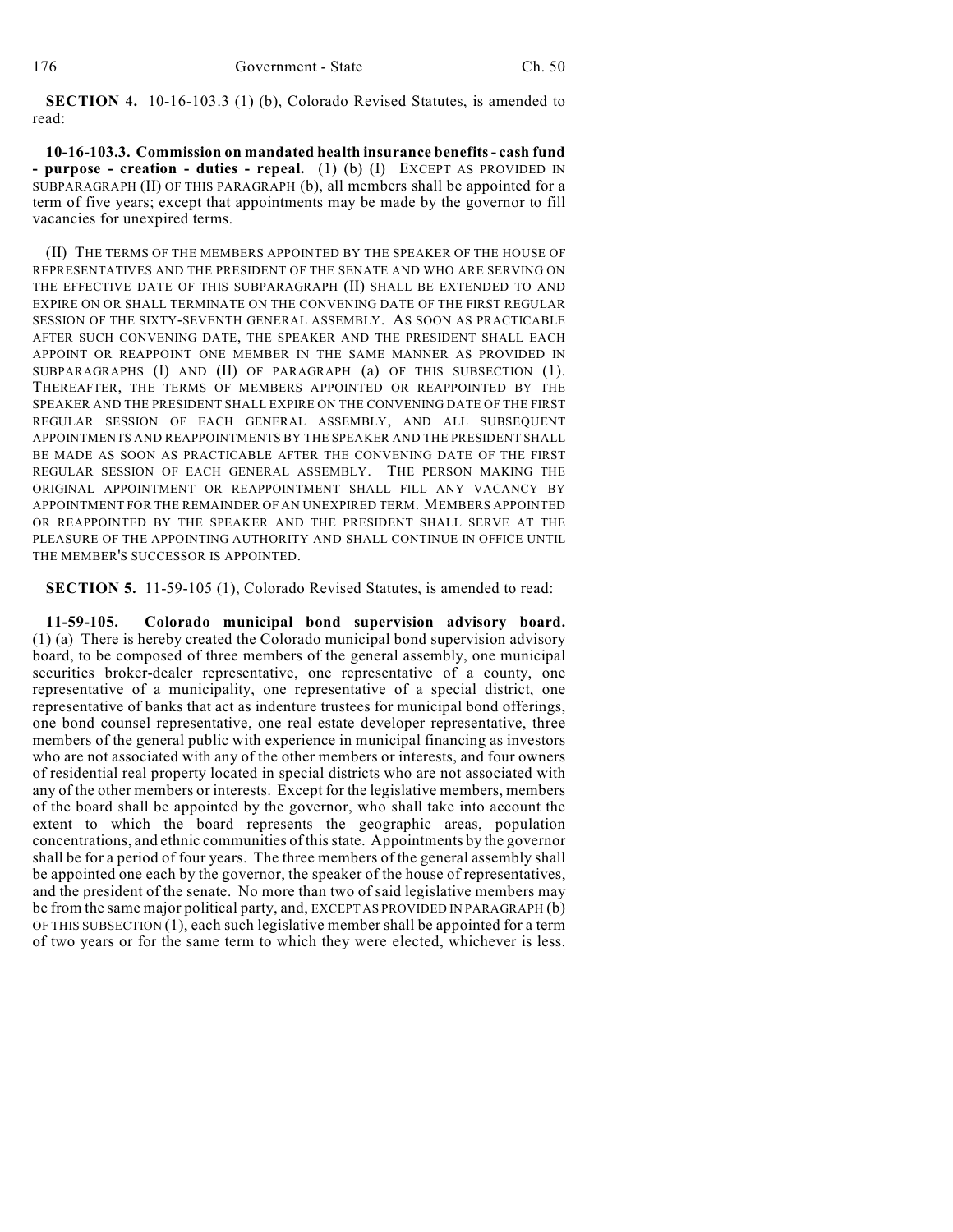Successors shall be appointed in the same manner as the original members. Vacancies of all other members shall be filled by appointment by the governor for unexpired terms. In the case of a vacancy, the remaining members of the board shall exercise all the powers and authority of the board until such vacancy is filled. The board shall choose its own chairperson by majority vote of the quorum present at a meeting called for the purpose of electing a chairperson. The board shall meet not less than annually. Members of the board shall receive no compensation but shall be reimbursed for all actual and necessary expenses incurred in the performance of their duties. Such expenses shall be paid from the appropriations from the division of securities cash fund created in section 11-51-707. A majority of the board shall constitute a quorum to transact business and for the exercise of any of the powers or authority conferred.

(b) THE TERMS OF THE MEMBERS APPOINTED BY THE SPEAKER OF THE HOUSE OF REPRESENTATIVES AND THE PRESIDENT OF THE SENATE AND WHO ARE SERVING ON THE EFFECTIVE DATE OF THIS PARAGRAPH (b) SHALL BE EXTENDED TO AND EXPIRE ON OR SHALL TERMINATE ON THE CONVENING DATE OF THE FIRST REGULAR SESSION OF THE SIXTY-SEVENTH GENERAL ASSEMBLY. AS SOON AS PRACTICABLE AFTER SUCH CONVENING DATE, THE SPEAKER AND THE PRESIDENT SHALL EACH APPOINT OR REAPPOINT ONE MEMBER IN THE SAME MANNER AS PROVIDED IN PARAGRAPH (a) OF THIS SUBSECTION (1). THEREAFTER, THE TERMS OF MEMBERS APPOINTED OR REAPPOINTED BY THE SPEAKER AND THE PRESIDENT SHALL EXPIRE ON THE CONVENING DATE OF THE FIRST REGULAR SESSION OF EACH GENERAL ASSEMBLY, AND ALL SUBSEQUENT APPOINTMENTS AND REAPPOINTMENTS BY THE SPEAKER AND THE PRESIDENT SHALL BE MADE AS SOON AS PRACTICABLE AFTER SUCH CONVENING DATE. THE PERSON MAKING THE ORIGINAL APPOINTMENT OR REAPPOINTMENT SHALL FILL ANY VACANCY BY APPOINTMENT FOR THE REMAINDER OF AN UNEXPIRED TERM. MEMBERS APPOINTED OR REAPPOINTED BY THE SPEAKER AND THE PRESIDENT SHALL SERVE AT THE PLEASURE OF THE APPOINTING AUTHORITY AND SHALL CONTINUE IN OFFICE UNTIL THE MEMBER'S SUCCESSOR IS APPOINTED.

**SECTION 6.** 12-47.1-1602, Colorado Revised Statutes, is amended BY THE ADDITION OF A NEW SUBSECTION to read:

**12-47.1-1602. Local government limited gaming impact advisory committee - creation - duties.** (1.5) THE TERMS OF THE MEMBERS APPOINTED BY THE SPEAKER OF THE HOUSE OF REPRESENTATIVES AND THE PRESIDENT OF THE SENATE AND WHO ARE SERVING ON THE EFFECTIVE DATE OF THIS SUBSECTION (1.5) SHALL BE EXTENDED TO AND EXPIRE ON OR SHALL TERMINATE ON THE CONVENING DATE OF THE FIRST REGULAR SESSION OF THE SIXTY-SEVENTH GENERAL ASSEMBLY. AS SOON AS PRACTICABLE AFTER SUCH CONVENING DATE, THE SPEAKER AND THE PRESIDENT SHALL EACH APPOINT OR REAPPOINT ONE MEMBER IN THE SAME MANNER AS PROVIDED IN PARAGRAPHS (f) AND (g) OF SUBSECTION (1) OF THIS SECTION. THEREAFTER, THE TERMS OF THE MEMBERS APPOINTED OR REAPPOINTED BY THE SPEAKER AND THE PRESIDENT SHALL EXPIRE ON THE CONVENING DATE OF THE FIRST REGULAR SESSION OF EACH GENERAL ASSEMBLY, AND ALL SUBSEQUENT APPOINTMENTS AND REAPPOINTMENTS BY THE SPEAKER AND THE PRESIDENT SHALL BE MADE AS SOON AS PRACTICABLE AFTER SUCH CONVENING DATE. THE PERSON MAKING THE ORIGINAL APPOINTMENT OR REAPPOINTMENT SHALL FILL ANY VACANCY BY APPOINTMENT FOR THE REMAINDER OF AN UNEXPIRED TERM. MEMBERS APPOINTED OR REAPPOINTED BY THE SPEAKER AND THE PRESIDENT SHALL SERVE AT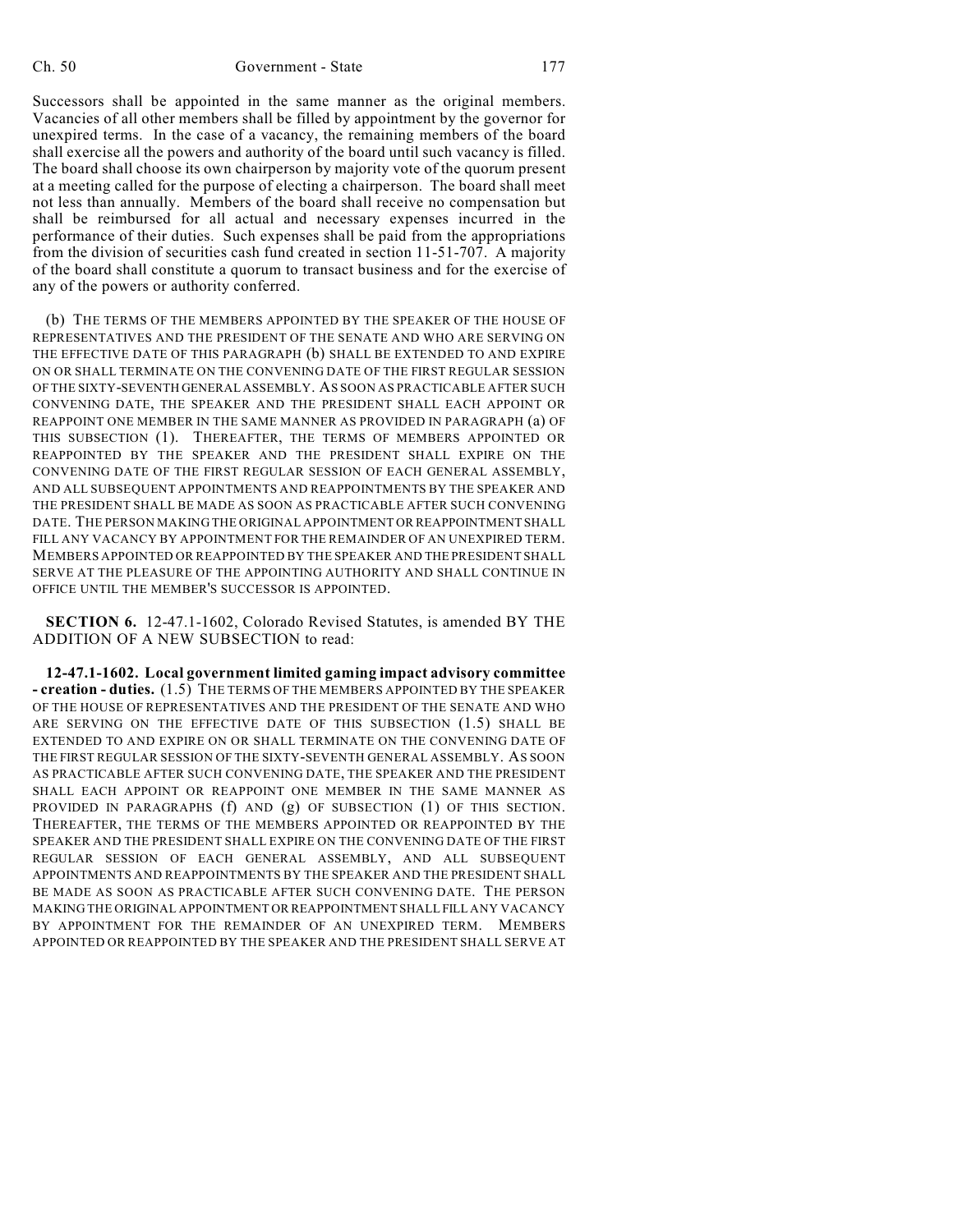THE PLEASURE OF THE APPOINTING AUTHORITY AND SHALL CONTINUE IN OFFICE UNTIL THE MEMBER'S SUCCESSOR IS APPOINTED.

**SECTION 7.** 14-10-115 (18), Colorado Revised Statutes, is amended BY THE ADDITION OF A NEW PARAGRAPH to read:

**14-10-115. Child support commission - guidelines - schedule of basic child support obligations.** (18) (a.5) THE TERMS OF THE MEMBERS APPOINTED BY THE SPEAKER OF THE HOUSE OF REPRESENTATIVES AND THE PRESIDENT OF THE SENATE AND WHO ARE SERVING ON THE EFFECTIVE DATE OF THIS PARAGRAPH (a.5) SHALL BE EXTENDED TO AND EXPIRE ON OR SHALL TERMINATE ON THE CONVENING DATE OF THE FIRST REGULAR SESSION OF THE SIXTY-SEVENTH GENERAL ASSEMBLY. AS SOON AS PRACTICABLE AFTER SUCH CONVENING DATE, THE SPEAKER AND THE PRESIDENT SHALL EACH APPOINT OR REAPPOINT ONE MEMBER IN THE SAME MANNER AS PROVIDED IN PARAGRAPH (a) OF THIS SUBSECTION (18). THEREAFTER, THE TERMS OF MEMBERS APPOINTED OR REAPPOINTED BY THE SPEAKER AND THE PRESIDENT SHALL EXPIRE ON THE CONVENING DATE OF THE FIRST REGULAR SESSION OF EACH GENERAL ASSEMBLY, AND ALL SUBSEQUENT APPOINTMENTS AND REAPPOINTMENTS BY THE SPEAKER AND THE PRESIDENT SHALL BE MADE AS SOON AS PRACTICABLE AFTER SUCH CONVENING DATE. THE PERSON MAKING THE ORIGINAL APPOINTMENT OR REAPPOINTMENT SHALL FILL ANY VACANCY BY APPOINTMENT FOR THE REMAINDER OF AN UNEXPIRED TERM. MEMBERS APPOINTED OR REAPPOINTED BY THE SPEAKER AND THE PRESIDENT SHALL SERVE AT THE PLEASURE OF THE APPOINTING AUTHORITY AND SHALL CONTINUE IN OFFICE UNTIL THE MEMBER'S SUCCESSOR IS APPOINTED.

**SECTION 8.** 18-1.9-103 (1) (b), Colorado Revised Statutes, is amended BY THE ADDITION OF A NEW SUBPARAGRAPH to read:

**18-1.9-103. Legislative oversight committee for the continuing examination of the treatment of persons with mental illness who are involved in the criminal and juvenile justice systems - creation - duties.** (1) **Creation.** (b) The committee shall consist of six members. The president of the senate, the minority leader of the senate, and the speaker of the house of representatives shall appoint the members of the committee, as follows:

(III) THE TERMS OF THE MEMBERS APPOINTED BY THE SPEAKER OF THE HOUSE OF REPRESENTATIVES, THE PRESIDENT OF THE SENATE, AND THE MINORITY LEADER OF THE SENATE AND WHO ARE SERVING ON THE EFFECTIVE DATE OF THIS SUBPARAGRAPH (III) SHALL BE EXTENDED TO AND EXPIRE ON OR SHALL TERMINATE ON THE CONVENING DATE OF THE FIRST REGULAR SESSION OF THE SIXTY-SEVENTH GENERAL ASSEMBLY. AS SOON AS PRACTICABLE AFTER SUCH CONVENING DATE, THE SPEAKER, THE PRESIDENT, AND THE MINORITY LEADER OF THE SENATE SHALL EACH APPOINT OR REAPPOINT MEMBERS IN THE SAME MANNER AS PROVIDED IN SUBPARAGRAPHS (I) AND (II) OF THIS PARAGRAPH (b). THEREAFTER, THE TERMS OF MEMBERS APPOINTED OR REAPPOINTED BY THE SPEAKER, THE PRESIDENT, AND THE MINORITY LEADER OF THE SENATE SHALL EXPIRE ON THE CONVENING DATE OF THE FIRST REGULAR SESSION OF EACH GENERAL ASSEMBLY, AND ALL SUBSEQUENT APPOINTMENTS AND REAPPOINTMENTS BY THE SPEAKER, THE PRESIDENT, AND THE MINORITY LEADER OF THE SENATE SHALL BE MADE AS SOON AS PRACTICABLE AFTER SUCH CONVENING DATE. THE PERSON MAKING THE ORIGINAL APPOINTMENT OR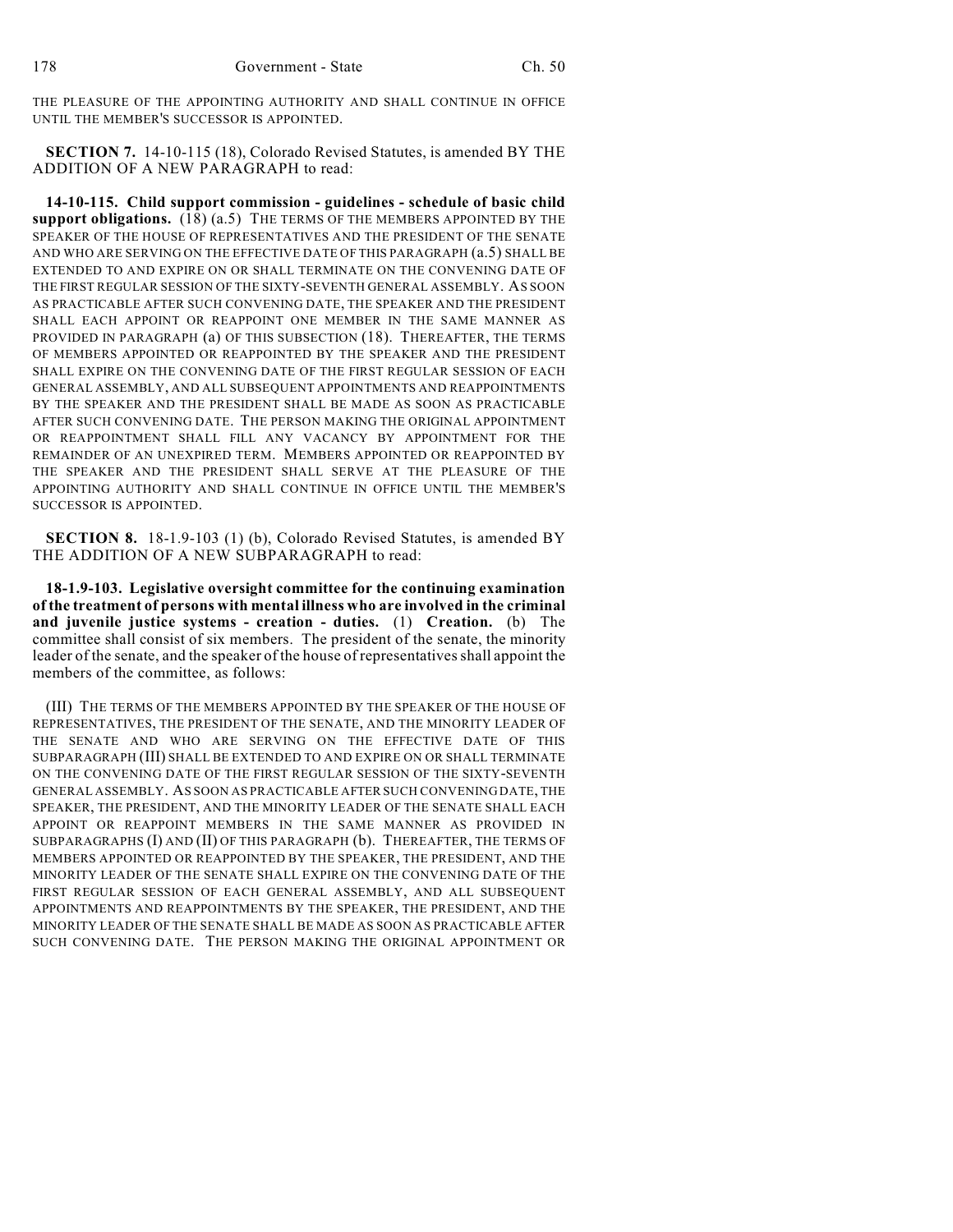REAPPOINTMENT SHALL FILL ANY VACANCY BY APPOINTMENT FOR THE REMAINDER OF AN UNEXPIRED TERM. MEMBERS APPOINTED OR REAPPOINTED BY THE SPEAKER, THE PRESIDENT, AND THE MINORITY LEADER OF THE SENATE SHALL SERVE AT THE PLEASURE OF THE APPOINTING AUTHORITY AND SHALL CONTINUE IN OFFICE UNTIL THE MEMBER'S SUCCESSOR IS APPOINTED.

**SECTION 9.** 18-18.5-103 (2), Colorado Revised Statutes, is amended BY THE ADDITION OF A NEW PARAGRAPH to read:

**18-18.5-103. State methamphetamine task force - creation - membership duties.** (2) The task force shall consist of the following members:

(a.5) THE TERMS OF THE MEMBERS APPOINTED BY THE SPEAKER OF THE HOUSE OF REPRESENTATIVES AND THE PRESIDENT OF THE SENATE AND WHO ARE SERVING ON THE EFFECTIVE DATE OF THIS PARAGRAPH (a.5) SHALL BE EXTENDED TO AND EXPIRE ON OR SHALL TERMINATE ON THE CONVENING DATE OF THE FIRST REGULAR SESSION OF THE SIXTY-SEVENTH GENERAL ASSEMBLY. AS SOON AS PRACTICABLE AFTER SUCH CONVENING DATE, THE SPEAKER AND THE PRESIDENT SHALL EACH APPOINT OR REAPPOINT ONE MEMBER IN THE SAME MANNER AS PROVIDED IN SUBPARAGRAPHS (II) AND (III) OF PARAGRAPH (a) OF THIS SUBSECTION (2). THEREAFTER, THE TERMS OF MEMBERS APPOINTED OR REAPPOINTED BY THE SPEAKER AND THE PRESIDENT SHALL EXPIRE ON THE CONVENING DATE OF THE FIRST REGULAR SESSION OF EACH GENERAL ASSEMBLY, AND ALL SUBSEQUENT APPOINTMENTS AND REAPPOINTMENTS BY THE SPEAKER AND THE PRESIDENT SHALL BE MADE AS SOON AS PRACTICABLE AFTER SUCH CONVENING DATE. THE PERSON MAKING THE ORIGINAL APPOINTMENT OR REAPPOINTMENT SHALL FILL ANY VACANCY BY APPOINTMENT FOR THE REMAINDER OF AN UNEXPIRED TERM. MEMBERS APPOINTED OR REAPPOINTED BY THE SPEAKER AND THE PRESIDENT SHALL SERVE AT THE PLEASURE OF THE APPOINTING AUTHORITY AND SHALL CONTINUE IN OFFICE UNTIL THE MEMBER'S SUCCESSOR IS APPOINTED.

**SECTION 10.** 22-7-506 (2) (b) (I), Colorado Revised Statutes, is amended to read:

**22-7-506. Read-to-achieve grant program - read-to-achieve board created - fund - repeal.** (2) (b) (I) (A) EXCEPT AS PROVIDED IN SUB-SUBPARAGRAPH (B) OF THIS SUBPARAGRAPH (I), the appointed members of the read-to-achieve board shall serve terms of three years; except that, of the members first appointed, the governor shall select three who shall serve terms of two years. No member appointed by the governor shall serve more than two consecutive three-year terms.

(B) THE TERMS OF THE MEMBERS OF THE READ-TO-ACHIEVE BOARD APPOINTED BY THE SPEAKER OF THE HOUSE OF REPRESENTATIVES AND THE PRESIDENT OF THE SENATE AND WHO ARE SERVING ON THE EFFECTIVE DATE OF THIS SUB-SUBPARAGRAPH (B) SHALL BE EXTENDED TO AND EXPIRE ON OR SHALL TERMINATE ON THE CONVENING DATE OF THE FIRST REGULAR SESSION OF THE SIXTY-SEVENTH GENERAL ASSEMBLY. AS SOON AS PRACTICABLE AFTER SUCH CONVENING DATE, THE SPEAKER AND THE PRESIDENT SHALL EACH APPOINT OR REAPPOINT ONE MEMBER IN THE SAME MANNER AS PROVIDED IN SUBPARAGRAPHS (III) AND (IV) OF PARAGRAPH (a) OF THIS SUBSECTION (2). THEREAFTER, THE TERMS OF MEMBERS APPOINTED OR REAPPOINTED BY THE SPEAKER AND THE PRESIDENT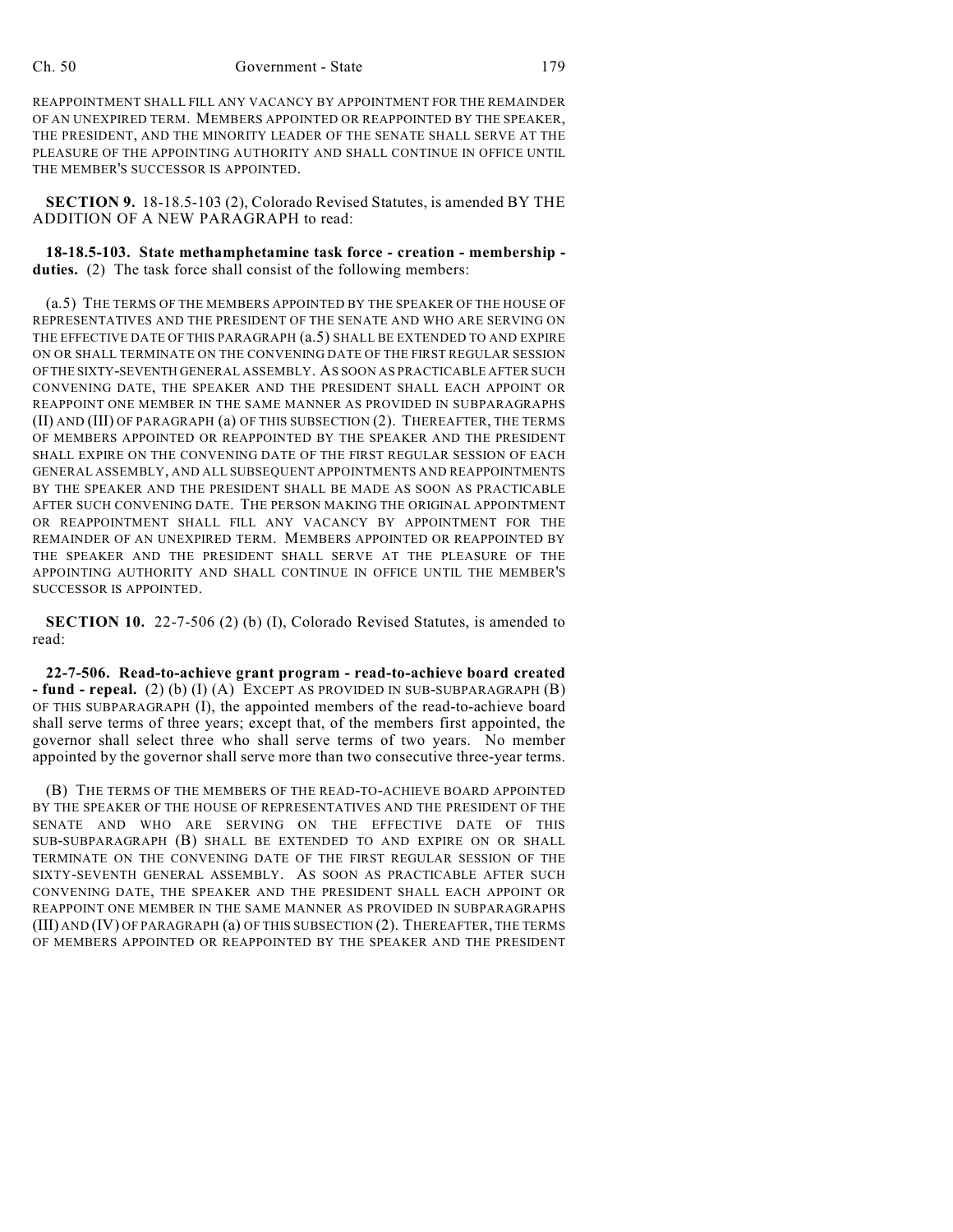180 Government - State Ch. 50

SHALL EXPIRE ON THE CONVENING DATE OF THE FIRST REGULAR SESSION OF EACH GENERAL ASSEMBLY, AND ALL SUBSEQUENT APPOINTMENTS AND REAPPOINTMENTS BY THE SPEAKER AND THE PRESIDENT SHALL BE MADE AS SOON AS PRACTICABLE AFTER SUCH CONVENING DATE. SUCH MEMBERS SHALL CONTINUE IN OFFICE UNTIL THE MEMBER'S SUCCESSOR IS APPOINTED.

**SECTION 11.** 22-81-204 (2), Colorado Revised Statutes, is amended to read:

**22-81-204. Science and technology education center grants advisory board - created - duties - repeal.** (2) (a) EXCEPT AS PROVIDED IN PARAGRAPH (b) OF THIS SUBSECTION (2), the members of the advisory board shall serve two-year terms and may serve up to two consecutive two-year terms; except that, of the members initially appointed, the member appointed by the president of the senate shall serve a one-year term and one of the members appointed by the governor shall serve a one-year term. Members of the advisory board, including any legislative members, shall serve without compensation; except that they may be reimbursed for actual expenses incurred in fulfilling their duties.

(b) THE TERMS OF THE MEMBERS APPOINTED BY THE SPEAKER OF THE HOUSE OF REPRESENTATIVES AND THE PRESIDENT OF THE SENATE AND WHO ARE SERVING ON THE EFFECTIVE DATE OF THIS PARAGRAPH (b) SHALL BE EXTENDED TO AND EXPIRE ON OR SHALL TERMINATE ON THE CONVENING DATE OF THE FIRST REGULAR SESSION OF THE SIXTY-SEVENTH GENERAL ASSEMBLY. AS SOON AS PRACTICABLE AFTER SUCH CONVENING DATE, THE SPEAKER AND THE PRESIDENT SHALL EACH APPOINT OR REAPPOINT ONE MEMBER IN THE SAME MANNER AS PROVIDED IN PARAGRAPHS (a) AND (b) OF SUBSECTION (1) OF THIS SECTION. THEREAFTER, THE TERMS OF MEMBERS APPOINTED OR REAPPOINTED BY THE SPEAKER AND THE PRESIDENT SHALL EXPIRE ON THE CONVENING DATE OF THE FIRST REGULAR SESSION OF EACH GENERAL ASSEMBLY, AND ALL SUBSEQUENT APPOINTMENTS AND REAPPOINTMENTS BY THE SPEAKER AND THE PRESIDENT SHALL BE MADE AS SOON AS PRACTICABLE AFTER SUCH CONVENING DATE. THE PERSON MAKING THE ORIGINAL APPOINTMENT OR REAPPOINTMENT SHALL FILL ANY VACANCY BY APPOINTMENT FOR THE REMAINDER OF AN UNEXPIRED TERM. MEMBERS APPOINTED OR REAPPOINTED BY THE SPEAKER AND THE PRESIDENT SHALL SERVE AT THE PLEASURE OF THE APPOINTING AUTHORITY AND SHALL CONTINUE IN OFFICE UNTIL THE MEMBER'S SUCCESSOR IS APPOINTED.

**SECTION 12.** 23-1-103 (1) (a), Colorado Revised Statutes, is amended to read:

**23-1-103. Advisory committee to the Colorado commission on higher education.** (1) There is hereby established an advisory committee to the commission for the purpose of suggesting solutions for the problems and needs of higher education and maintaining liaison with the general assembly and the governing boards for state-supported institutions of higher education. The advisory committee shall consist of not less than thirteen members, to be designated as follows:

(a) (I) Six members shall be appointed from the general assembly, including three senators, two of whom shall be from the majority party, appointed by the president of the senate, and three representatives, two of whom shall be from the majority party, appointed by the speaker of the house of representatives. EXCEPT AS PROVIDED IN SUBPARAGRAPH (II) OF THIS PARAGRAPH (a), said six members shall be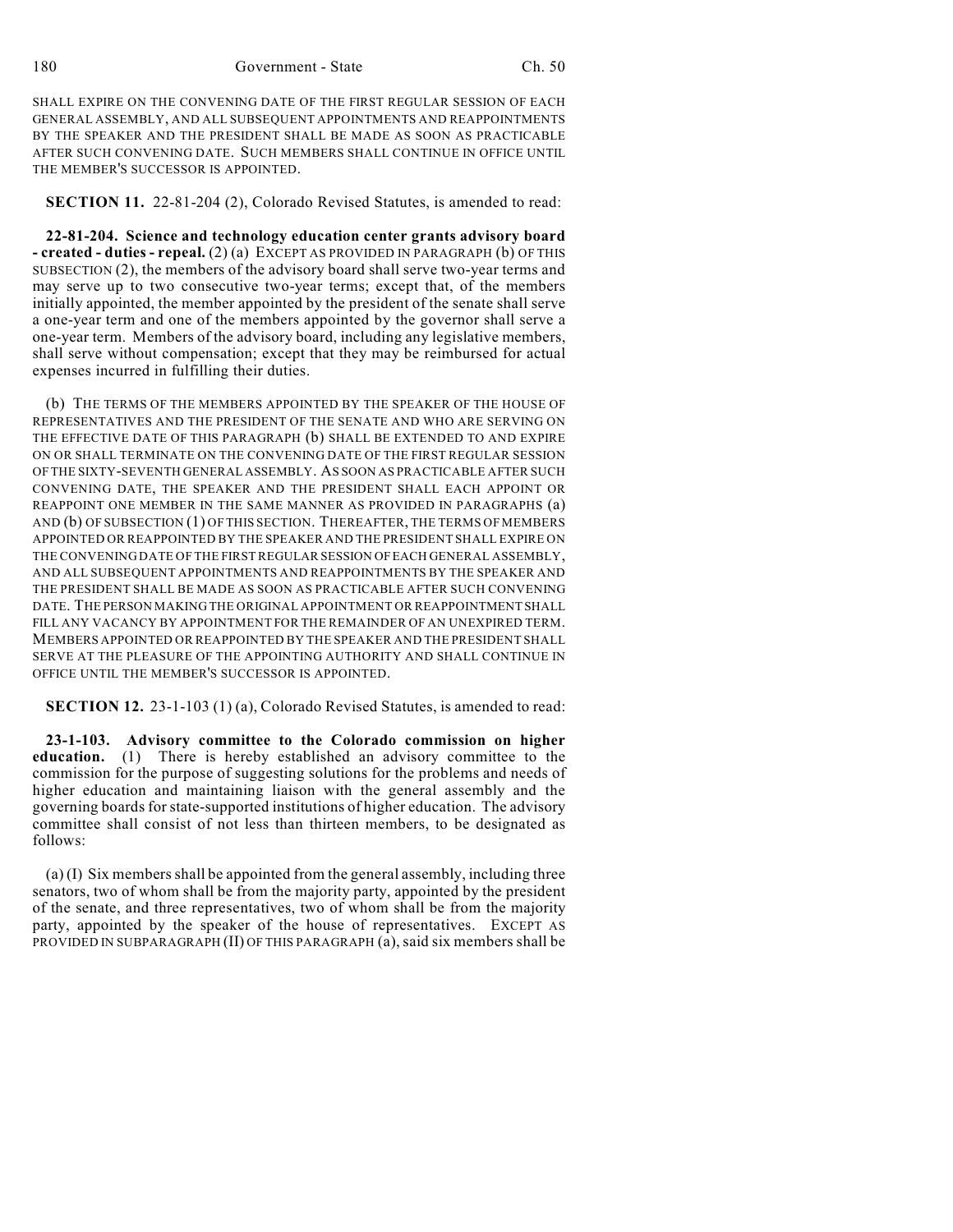appointed for terms of two years. or for the same terms to which they were elected to the general assembly, whichever is the lesser. Successors shall be appointed in the same manner as the original members.

(II) THE TERMS OF THE MEMBERS APPOINTED BY THE SPEAKER OF THE HOUSE OF REPRESENTATIVES AND THE PRESIDENT OF THE SENATE AND WHO ARE SERVING ON THE EFFECTIVE DATE OF THIS SUBPARAGRAPH (II) SHALL BE EXTENDED TO AND EXPIRE ON OR SHALL TERMINATE ON THE CONVENING DATE OF THE FIRST REGULAR SESSION OF THE SIXTY-SEVENTH GENERAL ASSEMBLY. AS SOON AS PRACTICABLE AFTER SUCH CONVENING DATE, THE SPEAKER AND THE PRESIDENT SHALL EACH APPOINT OR REAPPOINT SUCCESSORS IN THE SAME MANNER AS PROVIDED IN SUBPARAGRAPH (I) OF THIS PARAGRAPH (a). THEREAFTER, THE TERMS OF MEMBERS APPOINTED OR REAPPOINTED BY THE SPEAKER AND THE PRESIDENT SHALL EXPIRE ON THE CONVENING DATE OF THE FIRST REGULAR SESSION OF EACH GENERAL ASSEMBLY, AND ALL SUBSEQUENT APPOINTMENTS AND REAPPOINTMENTS BY THE SPEAKER AND THE PRESIDENT SHALL BE MADE AS SOON AS PRACTICABLE AFTER SUCH CONVENING DATE. THE PERSON MAKING THE ORIGINAL APPOINTMENT OR REAPPOINTMENT SHALL FILL ANY VACANCY BY APPOINTMENT FOR THE REMAINDER OF AN UNEXPIRED TERM. MEMBERS APPOINTED OR REAPPOINTED BY THE SPEAKER AND THE PRESIDENT SHALL SERVE AT THE PLEASURE OF THE APPOINTING AUTHORITY AND SHALL CONTINUE IN OFFICE UNTIL THE MEMBER'S SUCCESSOR IS APPOINTED.

**SECTION 13.** 24-18-113 (1), Colorado Revised Statutes, is amended to read:

**24-18-113. Board of ethics for the general assembly - created - duties.** (1) (a) There is hereby created a board of ethics for the general assembly. The board shall consist of four legislative members. One member shall be appointed by and serve at the pleasure of the majority leader of the house of representatives; one member shall be appointed by and serve at the pleasure of the majority leader of the senate; one member shall be appointed by and serve at the pleasure of the minority leader of the house of representatives; and one member shall be appointed by and serve at the pleasure of the minority leader of the senate.

(b) THE TERMS OF THE MEMBERS APPOINTED BY THE MAJORITY AND MINORITY LEADERS OF THE HOUSE OF REPRESENTATIVES AND THE SENATE AND WHO ARE SERVING ON THE EFFECTIVE DATE OF THIS PARAGRAPH (b) SHALL BE EXTENDED TO AND EXPIRE ON OR SHALL TERMINATE ON THE CONVENING DATE OF THE FIRST REGULAR SESSION OF THE SIXTY-SEVENTH GENERAL ASSEMBLY. AS SOON AS PRACTICABLE AFTER SUCH CONVENING DATE, THE MAJORITY AND MINORITY LEADERS OF THE HOUSE OF REPRESENTATIVES AND THE SENATE SHALL EACH APPOINT OR REAPPOINT MEMBERS IN THE SAME MANNER AS PROVIDED IN PARAGRAPH (a) OF THIS SUBSECTION (1). THEREAFTER, THE TERMS OF MEMBERS APPOINTED OR REAPPOINTED BY THE MAJORITY AND MINORITY LEADERS OF THE HOUSE OF REPRESENTATIVES AND THE SENATE SHALL EXPIRE ON THE CONVENING DATE OF THE FIRST REGULAR SESSION OF EACH GENERAL ASSEMBLY, AND ALL SUBSEQUENT APPOINTMENTS AND REAPPOINTMENTS BY THE MAJORITY AND MINORITY LEADERS OF THE HOUSE OF REPRESENTATIVES AND THE SENATE SHALL BE MADE AS SOON AS PRACTICABLE AFTER SUCH CONVENING DATE. THE PERSON MAKING THE ORIGINAL APPOINTMENT OR REAPPOINTMENT SHALL FILL ANY VACANCY BY APPOINTMENT FOR THE REMAINDER OF AN UNEXPIRED TERM. MEMBERS APPOINTED OR REAPPOINTED BY THE MAJORITY AND MINORITY LEADERS OF THE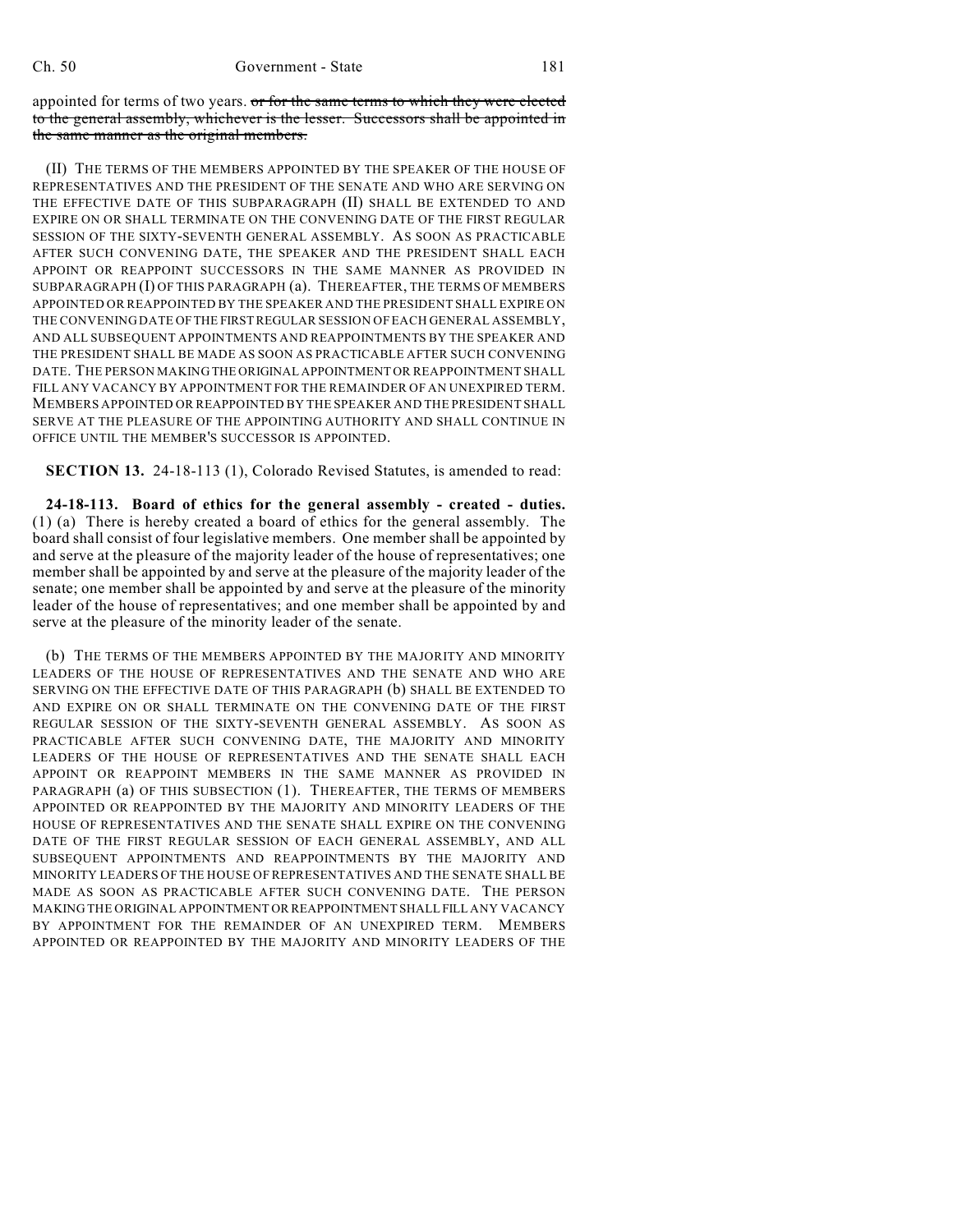HOUSE OF REPRESENTATIVES AND THE SENATE SHALL CONTINUE IN OFFICE UNTIL THE MEMBER'S SUCCESSOR IS APPOINTED.

**SECTION 14.** 24-37.5-201 (2), Colorado Revised Statutes, is amended BY THE ADDITION OF A NEW PARAGRAPH to read:

**24-37.5-201. Commission on information management - creation membership.** (2) (c) THE TERMS OF THE MEMBERS APPOINTED BY THE SPEAKER OF THE HOUSE OF REPRESENTATIVES, THE PRESIDENT OF THE SENATE, AND THE MINORITY LEADER OF THE SENATE AND WHO ARE SERVING ON THE EFFECTIVE DATE OF THIS PARAGRAPH (c) SHALL BE EXTENDED TO AND EXPIRE ON OR SHALL TERMINATE ON THE CONVENING DATE OF THE FIRST REGULAR SESSION OF THE SIXTY-SEVENTH GENERAL ASSEMBLY. AS SOON AS PRACTICABLE AFTER SUCH CONVENING DATE, THE SPEAKER, THE PRESIDENT, AND THE MINORITY LEADER OF THE SENATE SHALL EACH APPOINT OR REAPPOINT MEMBERS IN THE SAME MANNER AS PROVIDED IN SUBPARAGRAPH (II) OF PARAGRAPH (a) OF THIS SUBSECTION (2). THEREAFTER, THE TERMS OF MEMBERS APPOINTED OR REAPPOINTED BY THE SPEAKER, THE PRESIDENT, AND THE MINORITY LEADER OF THE SENATE SHALL EXPIRE ON THE CONVENING DATE OF THE FIRST REGULAR SESSION OF EACH GENERAL ASSEMBLY, AND ALL SUBSEQUENT APPOINTMENTS AND REAPPOINTMENTS BY THE SPEAKER, THE PRESIDENT, AND THE MINORITY LEADER OF THE SENATE SHALL BE MADE AS SOON AS PRACTICABLE AFTER SUCH CONVENING DATE. THE PERSON MAKING THE ORIGINAL APPOINTMENT OR REAPPOINTMENT SHALL FILL ANY VACANCY BY APPOINTMENT FOR THE REMAINDER OF AN UNEXPIRED TERM. MEMBERS APPOINTED OR REAPPOINTED BY THE SPEAKER, THE PRESIDENT, AND THE MINORITY LEADER OF THE SENATE SHALL SERVE AT THE PLEASURE OF THE APPOINTING AUTHORITY AND SHALL CONTINUE IN OFFICE UNTIL THE MEMBER'S SUCCESSOR IS APPOINTED.

**SECTION 15.** 24-37.7-102 (5), Colorado Revised Statutes, is amended to read:

**24-37.7-102. Statewide internet portal authority - creation - board.** (5) (a) EXCEPT AS PROVIDED IN PARAGRAPH (b) OF THIS SUBSECTION (5), each member shall serve until his or her successor has been appointed and qualified. The person making the original appointment shall fill any vacancy by appointment for the remainder of an unexpired term.

(b) THE TERMS OF THE MEMBERS APPOINTED BY THE SPEAKER OF THE HOUSE OF REPRESENTATIVES AND THE PRESIDENT OF THE SENATE AND WHO ARE SERVING ON THE EFFECTIVE DATE OF THIS PARAGRAPH (b) SHALL BE EXTENDED TO AND EXPIRE ON OR SHALL TERMINATE ON THE CONVENING DATE OF THE FIRST REGULAR SESSION OF THE SIXTY-SEVENTH GENERAL ASSEMBLY. AS SOON AS PRACTICABLE AFTER SUCH CONVENING DATE, THE SPEAKER AND THE PRESIDENT SHALL EACH APPOINT OR REAPPOINT ONE MEMBER IN THE SAME MANNER AS PROVIDED IN PARAGRAPH (f) OF SUBSECTION (2) OF THIS SECTION. THEREAFTER, THE TERMS OF MEMBERS APPOINTED OR REAPPOINTED BY THE SPEAKER AND THE PRESIDENT SHALL EXPIRE ON THE CONVENING DATE OF THE FIRST REGULAR SESSION OF EACH GENERAL ASSEMBLY, AND ALL SUBSEQUENT APPOINTMENTS AND REAPPOINTMENTS BY THE SPEAKER AND THE PRESIDENT SHALL BE MADE AS SOON AS PRACTICABLE AFTER SUCH CONVENING DATE. MEMBERS APPOINTED OR REAPPOINTED BY THE SPEAKER AND THE PRESIDENT SHALL SERVE AT THE PLEASURE OF THE APPOINTING AUTHORITY AND SHALL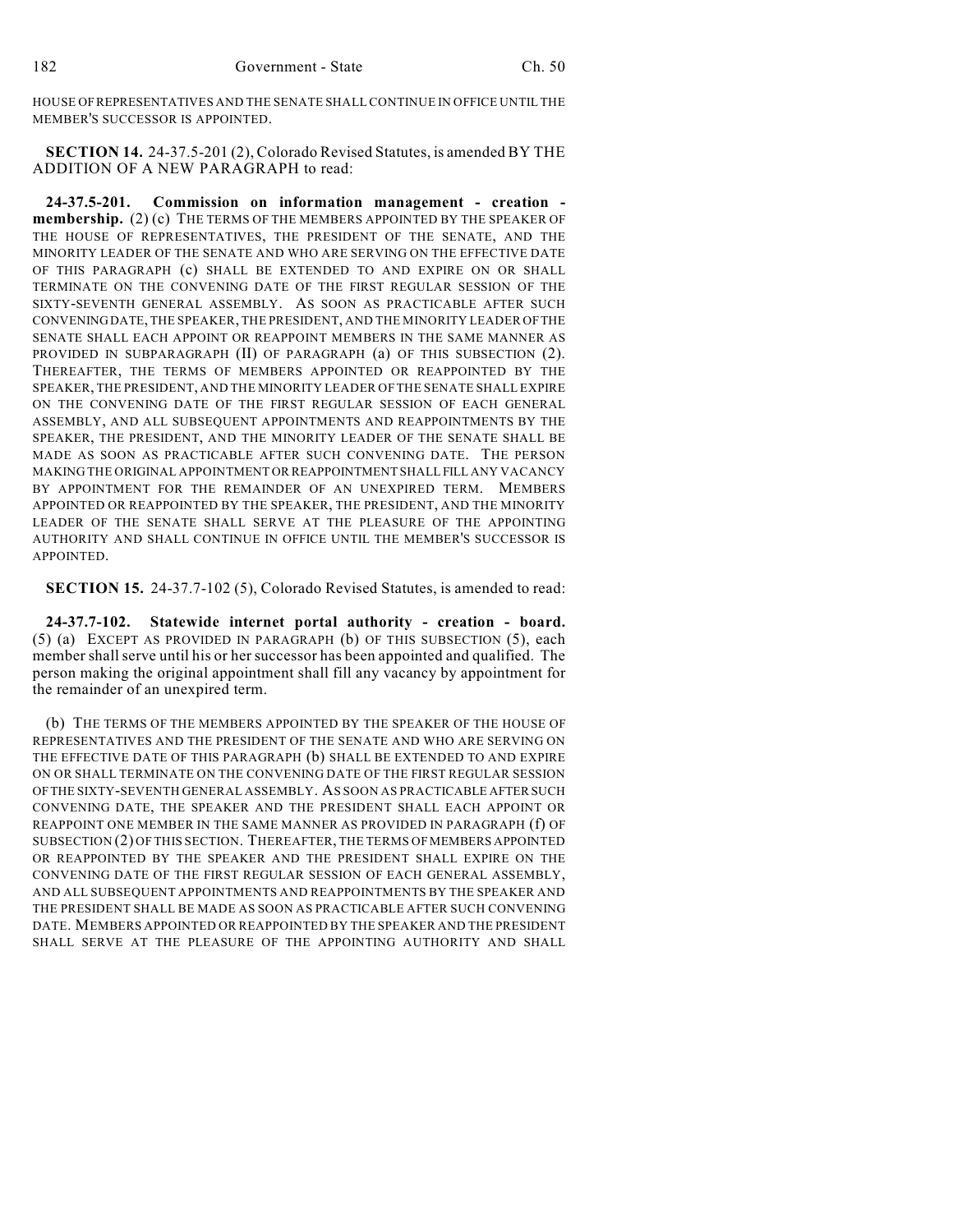CONTINUE IN OFFICE UNTIL THE MEMBER'S SUCCESSOR IS APPOINTED.

**SECTION 16.** 24-46.3-101 (7), Colorado Revised Statutes, is amended to read:

**24-46.3-101. State work force development council and office of work force development - creation - membership.** (7) (a) EXCEPT AS PROVIDED IN PARAGRAPH (b) OF THIS SUBSECTION (7), the voting state council members that are members of the general assembly shall serve at the pleasure of the speaker of the house of representatives and president of the senate AND SHALL CONTINUE IN OFFICE UNTIL THE MEMBER'S SUCCESSOR IS APPOINTED. Lead state agency officials and nonvoting members shall serve at the pleasure of the governor. All other members shall initially serve for staggered terms of one, two, and three years, as designated by the governor upon their appointment.

(b) THE TERMS OF THE MEMBERS APPOINTED BY THE SPEAKER OF THE HOUSE OF REPRESENTATIVES AND THE PRESIDENT OF THE SENATE AND WHO ARE SERVING ON THE EFFECTIVE DATE OF THIS PARAGRAPH (b) SHALL BE EXTENDED TO AND EXPIRE ON OR SHALL TERMINATE ON THE CONVENING DATE OF THE FIRST REGULAR SESSION OF THE SIXTY-SEVENTH GENERAL ASSEMBLY. AS SOON AS PRACTICABLE AFTER SUCH CONVENING DATE, THE SPEAKER AND THE PRESIDENT SHALL APPOINT OR REAPPOINT MEMBERS IN THE SAME MANNER AS PROVIDED IN PARAGRAPH (b) OF SUBSECTION (2) OF THIS SECTION. THEREAFTER, THE TERMS OF THE MEMBERS APPOINTED OR REAPPOINTED BY THE SPEAKER AND THE PRESIDENT SHALL EXPIRE ON THE CONVENING DATE OF THE FIRST REGULAR SESSION OF EACH GENERAL ASSEMBLY, AND ALL SUBSEQUENT APPOINTMENTS AND REAPPOINTMENTS BY THE SPEAKER AND THE PRESIDENT SHALL BE MADE AS SOON AS PRACTICABLE AFTER SUCH CONVENING DATE. THE PERSON MAKING THE ORIGINAL APPOINTMENT OR REAPPOINTMENT SHALL FILL ANY VACANCY BY APPOINTMENT FOR THE REMAINDER OF AN UNEXPIRED TERM.

**SECTION 17.** 24-49.7-103 (2) (c), Colorado Revised Statutes, is amended to read:

**24-49.7-103. Colorado tourism office - creation - board of directors definitions.** (2) (c) Two members shall be from the house of representatives to be appointed as follows: One member shall be appointed by the speaker of the house of representatives, and one member shall be appointed by the minority leader of the house of representatives. Two members shall be from the senate to be appointed as follows: One member shall be appointed by the president of the senate, and one member shall be appointed by the minority leader of the senate. The four legislative members shall be appointed no later than sixty days AS SOON AS PRACTICABLE after the convening DATE of the first regular session of each general assembly; except that the initial four legislative members appointed from the sixty-fifth general assembly shall be appointed no later than August 1, 2005. Terms of members appointed pursuant to this paragraph (c) shall expire upon the appointment of a successor after ON the convening DATE of the first regular session of the next EACH general assembly. SUBSEQUENT APPOINTMENTS OR REAPPOINTMENTS SHALL BE MADE AS SOON AS PRACTICABLE AFTER SUCH CONVENING DATE, AND MEMBERS SHALL CONTINUE IN OFFICE UNTIL THE MEMBER'S SUCCESSOR IS APPOINTED. Legislative members may be appointed for succeeding terms as long as they are serving as members of the general assembly. THE PERSON MAKING THE ORIGINAL APPOINTMENT SHALL FILL ANY VACANCY BY APPOINTMENT FOR THE REMAINDER OF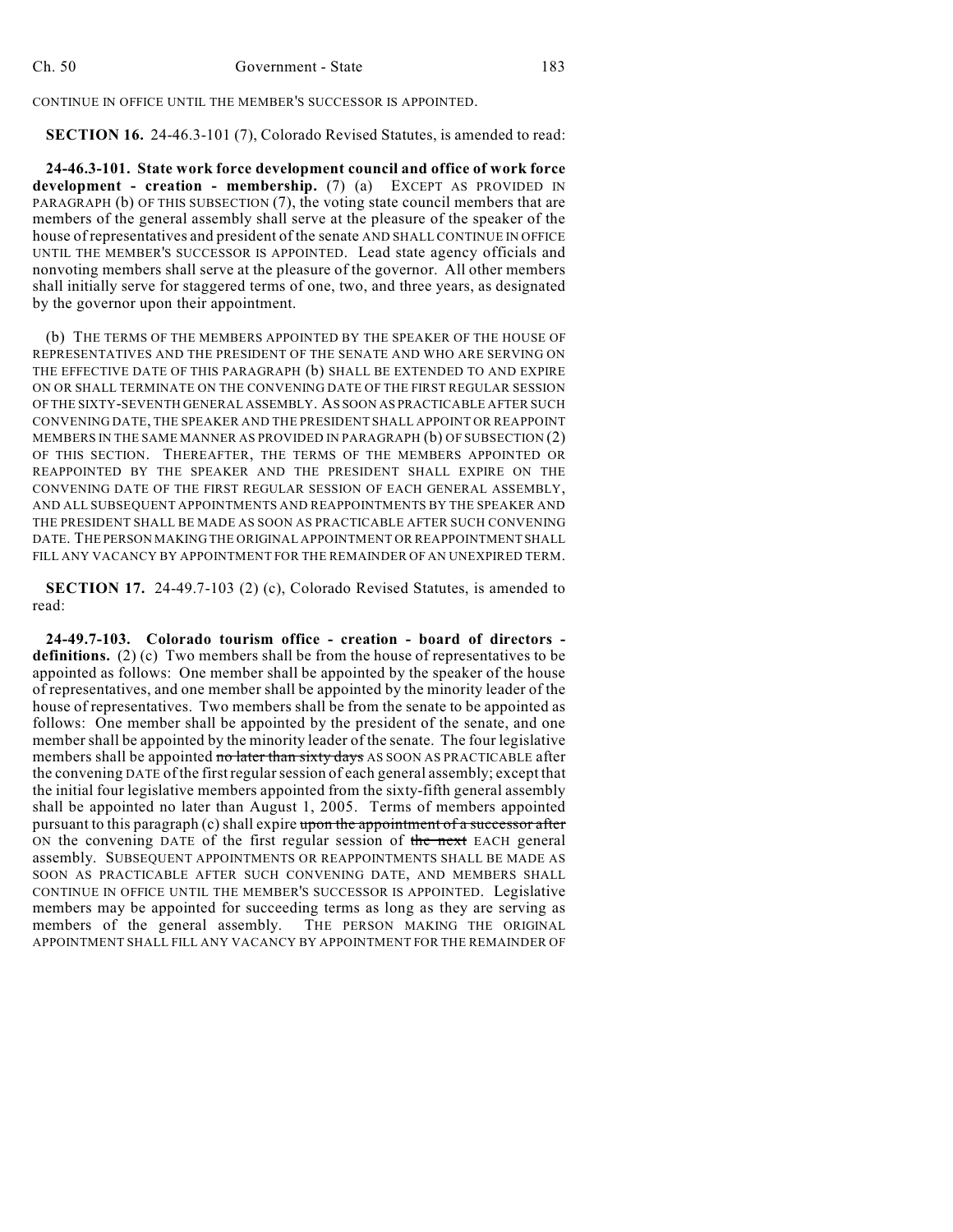AN UNEXPIRED TERM.

**SECTION 18.** 24-50-104 (3), Colorado Revised Statutes, is amended BY THE ADDITION OF A NEW PARAGRAPH to read:

**24-50-104. Job evaluation and compensation.** (3) **Total compensation advisory council.** (a.5) THE TERMS OF THE MEMBERS OF THE GENERAL ASSEMBLY APPOINTED BY THE SPEAKER OF THE HOUSE OF REPRESENTATIVES AND THE PRESIDENT OF THE SENATE PURSUANT TO SUBPARAGRAPHS (V) AND (VI) OF PARAGRAPH (a) OF THIS SUBSECTION (3) WHO ARE SERVING ON THE EFFECTIVE DATE OF THIS PARAGRAPH (a.5) SHALL BE EXTENDED TO AND EXPIRE ON OR SHALL TERMINATE ON THE CONVENING DATE OF THE FIRST REGULAR SESSION OF THE SIXTY-SEVENTH GENERAL ASSEMBLY. AS SOON AS PRACTICABLE AFTER SUCH CONVENING DATE, THE SPEAKER AND THE PRESIDENT SHALL APPOINT OR REAPPOINT MEMBERS OF THE GENERAL ASSEMBLY IN THE SAME MANNER AS PROVIDED IN SUBPARAGRAPHS (V) AND (VI) OF PARAGRAPH (a) OF THIS SUBSECTION (3). THEREAFTER, THE TERMS OF MEMBERS THE GENERAL ASSEMBLY APPOINTED OR REAPPOINTED BY THE SPEAKER AND THE PRESIDENT SHALL EXPIRE ON THE CONVENING DATE OF THE FIRST REGULAR SESSION OF EACH GENERAL ASSEMBLY, AND ALL SUBSEQUENT APPOINTMENTS AND REAPPOINTMENTS BY THE SPEAKER AND THE PRESIDENT SHALL BE MADE AS SOON AS PRACTICABLE AFTER SUCH CONVENING DATE. THE PERSON MAKING THE ORIGINAL APPOINTMENT OR REAPPOINTMENT SHALL FILL ANY VACANCY BY APPOINTMENT FOR THE REMAINDER OF AN UNEXPIRED TERM. MEMBERS OF THE GENERAL ASSEMBLY APPOINTED OR REAPPOINTED BY THE SPEAKER AND THE PRESIDENT SHALL SERVE AT THE PLEASURE OF THE APPOINTING AUTHORITY AND SHALL CONTINUE IN OFFICE UNTIL THE MEMBER'S SUCCESSOR IS APPOINTED.

**SECTION 19.** 24-52-102 (1) (a) (I) (B), Colorado Revised Statutes, is amended, and the said 24-52-102 (1) (a) (I) is further amended BY THE ADDITION OF A NEW SUB-SUBPARAGRAPH, to read:

**24-52-102. Deferred compensation plan - state deferred compensation committee.** (1) (a) (I) (B) Thirty days after August 5, 1998, there is hereby created the state deferred compensation committee consisting of the following nine members: The state treasurer, the state controller, or their designees; four employees who are participants in the deferred compensation plan, one of whom may be a retiree who is a participant in the plan, and who are elected by participants in the plan; a participant in the deferred compensation plan who shall be appointed by the governor; and two members of the general assembly, one a senator, or former senator who is no longer serving in the general assembly at the time of appointment and who is a participant in the deferred compensation plan, to be appointed by the president of the senate and one a representative, or former representative who is no longer serving in the general assembly and who is a participant in the deferred compensation plan, to be appointed by the speaker of the house of representatives. Each member who is a state official or the member's designee shall serve on the committee for the duration of the member's elected or appointed term of office. EXCEPT AS PROVIDED IN SUB-SUBPARAGRAPH (C) OF THIS SUBPARAGRAPH (I), members who are members of the general assembly shall serve on the committee for the duration of their elected terms of office as members of the general assembly; except that a former senator or representative who was not serving in the general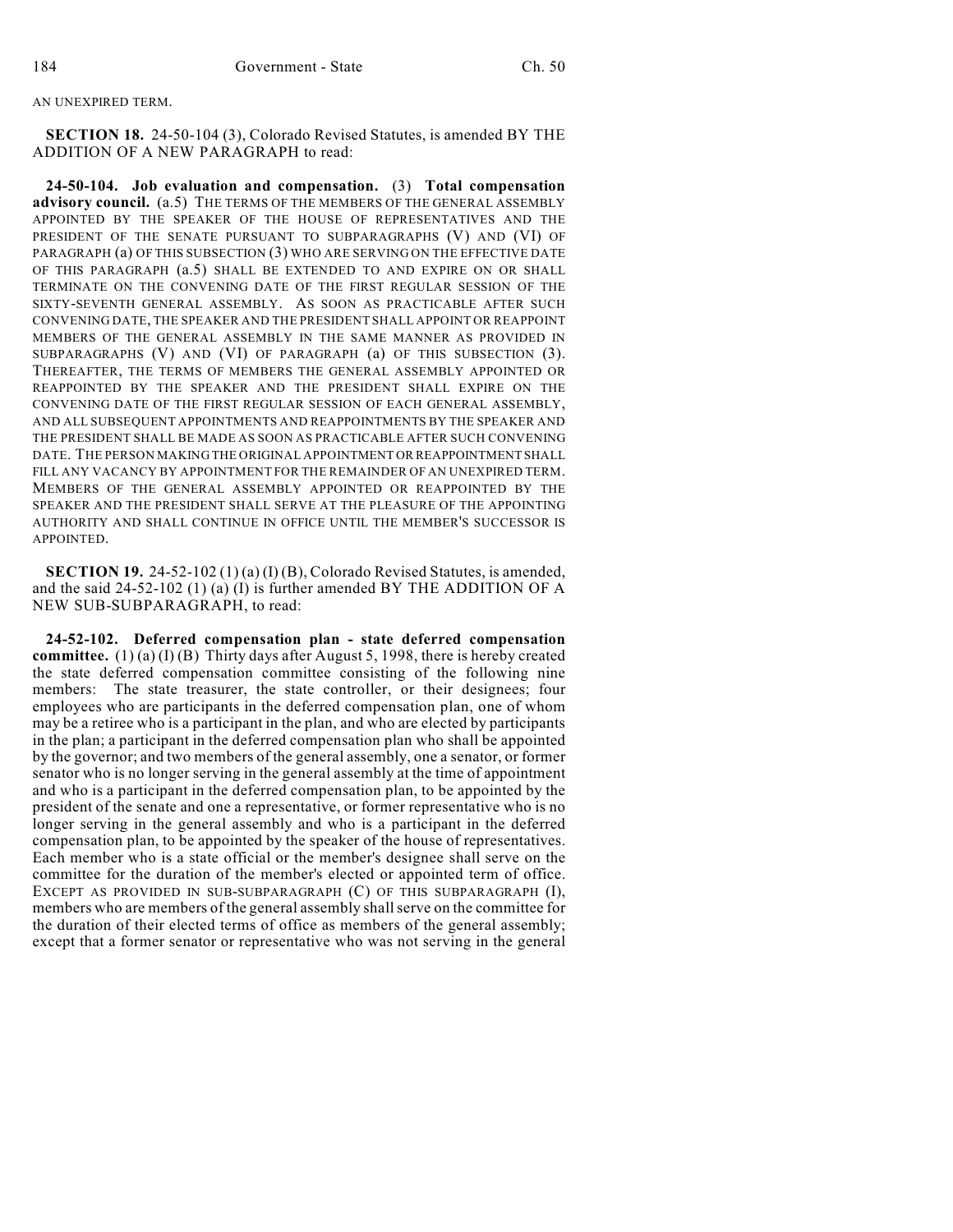assembly at the time of appointment shall serve at the pleasure of the official who appointed such individual to the committee and the participant in the plan appointed by the governor shall serve at the pleasure of the governor.

(C) THE TERMS OF THE MEMBERS APPOINTED BY THE SPEAKER OF THE HOUSE OF REPRESENTATIVES AND THE PRESIDENT OF THE SENATE AND WHO ARE SERVING ON THE EFFECTIVE DATE OF THIS SUB-SUBPARAGRAPH (C) SHALL BE EXTENDED TO AND EXPIRE ON OR SHALL TERMINATE ON THE CONVENING DATE OF THE FIRST REGULAR SESSION OF THE SIXTY-SEVENTH GENERAL ASSEMBLY. AS SOON AS PRACTICABLE AFTER SUCH DATE, THE SPEAKER AND THE PRESIDENT SHALL EACH APPOINT OR REAPPOINT ONE MEMBER IN THE SAME MANNER AS PROVIDED IN SUB-SUBPARAGRAPH (B) OF THIS SUBPARAGRAPH (I). THEREAFTER, THE TERMS OF MEMBERS APPOINTED OR REAPPOINTED BY THE SPEAKER AND THE PRESIDENT SHALL EXPIRE ON THE CONVENING DATE OF THE FIRST REGULAR SESSION OF EACH GENERAL ASSEMBLY, AND ALL SUBSEQUENT APPOINTMENTS AND REAPPOINTMENTS BY THE SPEAKER AND THE PRESIDENT SHALL BE MADE AS SOON AS PRACTICABLE AFTER SUCH CONVENING DATE. THE PERSON MAKING THE ORIGINAL APPOINTMENT OR REAPPOINTMENT SHALL FILL ANY VACANCY BY APPOINTMENT FOR THE REMAINDER OF AN UNEXPIRED TERM. MEMBERS APPOINTED OR REAPPOINTED BY THE SPEAKER AND THE PRESIDENT SHALL SERVE AT THE PLEASURE OF THE APPOINTING AUTHORITY AND SHALL CONTINUE IN OFFICE UNTIL THE MEMBER'S SUCCESSOR IS APPOINTED.

**SECTION 20.** Article III (a) of the Interstate Compact for Education, contained in 24-60-1201, Colorado Revised Statutes, is amended to read:

**24-60-1201. Execution of compact.** The governor is hereby authorized to enter into a compact on behalf of this state with any of the United States or other jurisdictions legally joining therein in the form substantially as follows:

## INTERSTATE COMPACT FOR EDUCATION ARTICLE III The Commission

 $(a)$  (1) The education commission of the states, hereinafter called the commission is hereby established. The commission shall consist of seven members representing each party state. One of such members shall be the governor; two shall be members of the state legislature selected by its respective houses and, EXCEPT AS PROVIDED IN SUBPARAGRAPH (2) OF THIS PARAGRAPH (a), serving in such manner as the legislature may determine; and four shall be appointed by and serve at the pleasure of the governor, unless the laws of the state otherwise provide. If the laws of a state prevent legislators from serving on the commission, six members shall be appointed and serve at the pleasure of the governor, unless the laws of the state otherwise provide. In addition to any other principles or requirements which a state may establish for the appointment and service of its members of the commission, the guiding principle for the composition of the membership on the commission from each party state shall be that the members representing such state shall, by virtue of their training, experience, knowledge or affiliations be in a position collectively to reflect broadly the interests of the state government, higher education, the state education system, local education, lay and professional, public and nonpublic educational leadership. Of those appointees, one shall be the head of a state agency or institution, designated by the governor, having responsibility for one or more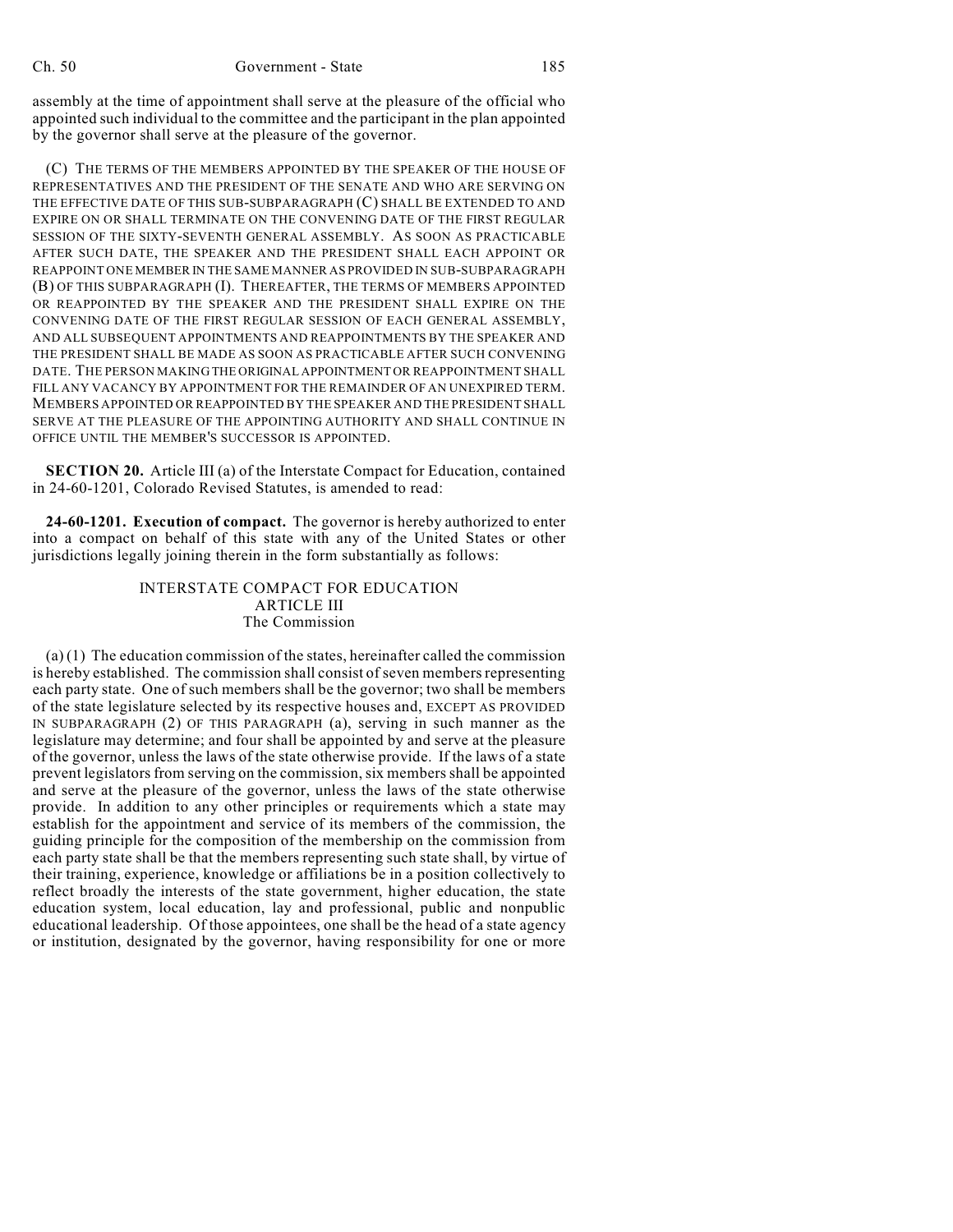programs of public education. In addition to the members of the commission representing the party states, there may be not to exceed ten nonvoting commissioners selected by the steering committee for terms of one year. Such commissioners shall represent leading national organizations of professional educators or persons concerned with educational administration.

(2) THE TERMS OF THE MEMBERS OF THE STATE LEGISLATURE WHO ARE SELECTED PURSUANT TO SUBPARAGRAPH (1) OF THIS PARAGRAPH (a) AND WHO ARE SERVING ON THE EFFECTIVE DATE OF THIS SUBPARAGRAPH (2) SHALL BE EXTENDED TO AND EXPIRE ON OR SHALL TERMINATE ON THE CONVENING DATE OF THE FIRST REGULAR SESSION OF THE SIXTY-SEVENTH GENERAL ASSEMBLY. AS SOON AS PRACTICABLE AFTER SUCH CONVENING DATE, THE SPEAKER AND PRESIDENT SHALL EACH APPOINT OR REAPPOINT ONE MEMBER. THEREAFTER, THE TERMS OF MEMBERS APPOINTED OR REAPPOINTED BY THE SPEAKER AND THE PRESIDENT SHALL EXPIRE ON THE CONVENING DATE OF THE FIRST REGULAR SESSION OF EACH GENERAL ASSEMBLY, AND ALL SUBSEQUENT APPOINTMENTS AND REAPPOINTMENTS BY THE SPEAKER AND THE PRESIDENT SHALL BE MADE AS SOON AS PRACTICABLE AFTER SUCH CONVENING DATE. THE PERSON MAKING THE ORIGINAL APPOINTMENT OR REAPPOINTMENT SHALL FILL ANY VACANCY BY APPOINTMENT FOR THE REMAINDER OF AN UNEXPIRED TERM. MEMBERS APPOINTED OR REAPPOINTED BY THE SPEAKER AND THE PRESIDENT SHALL SERVE AT THE PLEASURE OF THE APPOINTING AUTHORITY AND SHALL CONTINUE IN OFFICE UNTIL THE MEMBER'S SUCCESSOR IS APPOINTED.

**SECTION 21.** 24-80-1401 (3), Colorado Revised Statutes, is amended to read:

**24-80-1401. Colorado veterans' monument preservation trust fund preservation trust committee.** (3) (a) The initial term for the member representing the Colorado board of veterans affairs and for the member representing the state capitol building advisory committee shall be three years. Thereafter, those members' terms shall be two-year terms. EXCEPT AS PROVIDED IN PARAGRAPH (b) OF THIS SUBSECTION (3), the member appointed by the speaker of the house of representatives and the president of the senate shall serve a two-year term. Any vacancy on the committee shall be filled in the same manner provided for original appointments FOR THE REMAINDER OF AN UNEXPIRED TERM.

(b) THE TERM OF THE MEMBER APPOINTED BY THE SPEAKER OF THE HOUSE OF REPRESENTATIVES AND THE PRESIDENT OF THE SENATE AND WHO IS SERVING ON THE EFFECTIVE DATE OF THIS PARAGRAPH (b) SHALL BE EXTENDED TO AND EXPIRE ON OR SHALL TERMINATE ON THE CONVENING DATE OF THE FIRST REGULAR SESSION OF THE SIXTY-SEVENTH GENERAL ASSEMBLY. AS SOON AS PRACTICABLE AFTER SUCH CONVENING DATE, THE SPEAKER AND THE PRESIDENT SHALL JOINTLY APPOINT OR REAPPOINT ONE MEMBER IN THE SAME MANNER AS PROVIDED IN PARAGRAPH (a) OF THIS SUBSECTION (3). THEREAFTER, THE TERM OF THE MEMBER APPOINTED OR REAPPOINTED BY THE SPEAKER AND THE PRESIDENT SHALL EXPIRE ON THE CONVENING DATE OF THE FIRST REGULAR SESSION OF EACH GENERAL ASSEMBLY, AND ALL SUBSEQUENT APPOINTMENTS AND REAPPOINTMENTS BY THE SPEAKER AND THE PRESIDENT SHALL BE MADE AS SOON AS PRACTICABLE AFTER SUCH CONVENING DATE. MEMBERS APPOINTED OR REAPPOINTED BY THE SPEAKER AND THE PRESIDENT SHALL SERVE AT THE PLEASURE OF THE APPOINTING AUTHORITY AND SHALL CONTINUE IN OFFICE UNTIL THE MEMBER'S SUCCESSOR IS APPOINTED.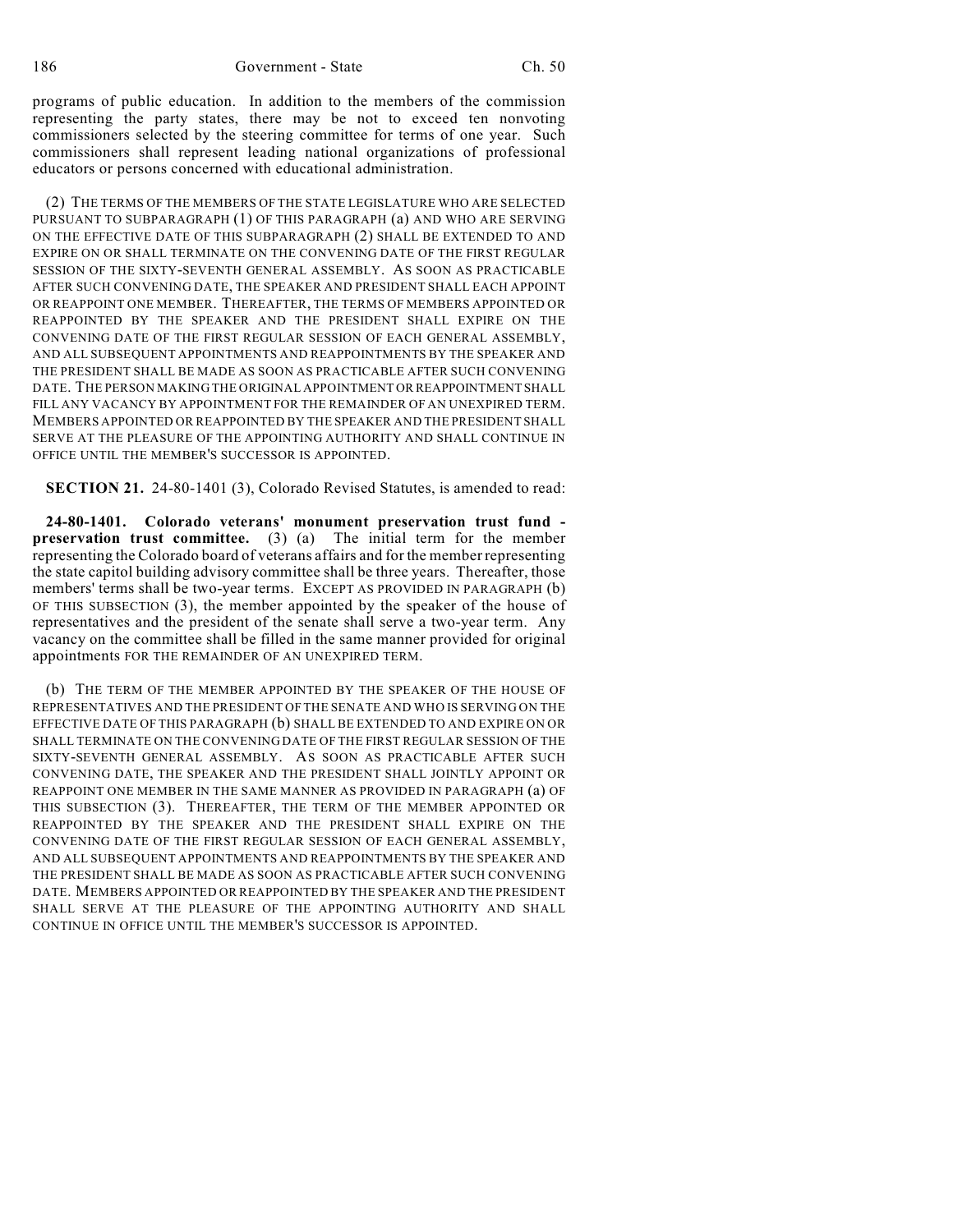**SECTION 22.** 24-82-108 (2) (a), Colorado Revised Statutes, is amended to read:

**24-82-108. State capitol building advisory committee - creation.** (2) (a) (I) The state capitol building advisory committee shall be composed of the following twelve members: Three members appointed by the speaker of the house of representatives, at least one of whom shall be a member of the house of representatives who has served at least one year in the house of representatives; three members appointed by the president of the senate, at least one of whom shall be a member of the senate who has served at least one year in the senate; three members appointed by the governor; an architect, appointed by the governor, who is a person knowledgeable about the historic and architectural integrity of the state capitol building; and the following ex officio members: The president of the state historical society or a designee of the president; and the executive director of the department of personnel or a designee of the executive director. Of the members scheduled to be appointed by the speaker of the house of representatives on July 1, 2001, one shall serve a term of one year and two shall serve terms of two years. EXCEPT AS PROVIDED IN SUBPARAGRAPH (II) OF THIS PARAGRAPH (a), all members appointed by the speaker of the house of representatives thereafter shall serve two-year terms. Of the members scheduled to be appointed by the president of the senate on July 1, 2001, one shall serve a term of one year and two shall serve terms of two years. EXCEPT AS PROVIDED IN SUBPARAGRAPH (II) OF THIS PARAGRAPH (a), all members appointed by the president of the senate thereafter shall serve two-year terms. Of the members scheduled to be appointed by the governor on July 1, 2000, one member shall serve a term of one year, one member shall serve a term of two years, and two members shall serve terms of three years. All members appointed by the governor thereafter shall serve two-year terms.

(II) THE TERMS OF THE MEMBERS APPOINTED BY THE SPEAKER OF THE HOUSE OF REPRESENTATIVES AND THE PRESIDENT OF THE SENATE AND WHO ARE SERVING ON THE EFFECTIVE DATE OF THIS SUBPARAGRAPH (II) SHALL BE EXTENDED TO AND EXPIRE ON OR SHALL TERMINATE ON THE CONVENING DATE OF THE FIRST REGULAR SESSION OF THE SIXTY-SEVENTH GENERAL ASSEMBLY. AS SOON AS PRACTICABLE AFTER SUCH CONVENING DATE, THE SPEAKER AND THE PRESIDENT SHALL APPOINT OR REAPPOINT MEMBERS IN THE SAME MANNER AS PROVIDED IN SUBPARAGRAPH (I) OF THIS PARAGRAPH (a). THEREAFTER, THE TERMS OF MEMBERS APPOINTED OR REAPPOINTED BY THE SPEAKER AND THE PRESIDENT SHALL EXPIRE ON THE CONVENING DATE OF THE FIRST REGULAR SESSION OF EACH GENERAL ASSEMBLY, AND ALL SUBSEQUENT APPOINTMENTS AND REAPPOINTMENTS BY THE SPEAKER AND THE PRESIDENT SHALL BE MADE AS SOON AS PRACTICABLE AFTER SUCH CONVENING DATE. THE PERSON MAKING THE ORIGINAL APPOINTMENT OR REAPPOINTMENT SHALL FILL ANY VACANCY BY APPOINTMENT FOR THE REMAINDER OF AN UNEXPIRED TERM. MEMBERS APPOINTED OR REAPPOINTED BY THE PRESIDENT AND THE SPEAKER SHALL SERVE AT THE PLEASURE OF THE APPOINTING AUTHORITY AND SHALL CONTINUE IN OFFICE UNTIL THE MEMBER'S SUCCESSOR IS APPOINTED.

**SECTION 23.** 25-3.5-804 (5) (c), Colorado Revised Statutes, is amended to read:

**25-3.5-804. Tobacco education, prevention, and cessation programs - review committee - grants.** (5) (c) (I) EXCEPT AS PROVIDED IN SUBPARAGRAPH (II) OF THIS PARAGRAPH (c), members of the review committee shall serve three-year terms;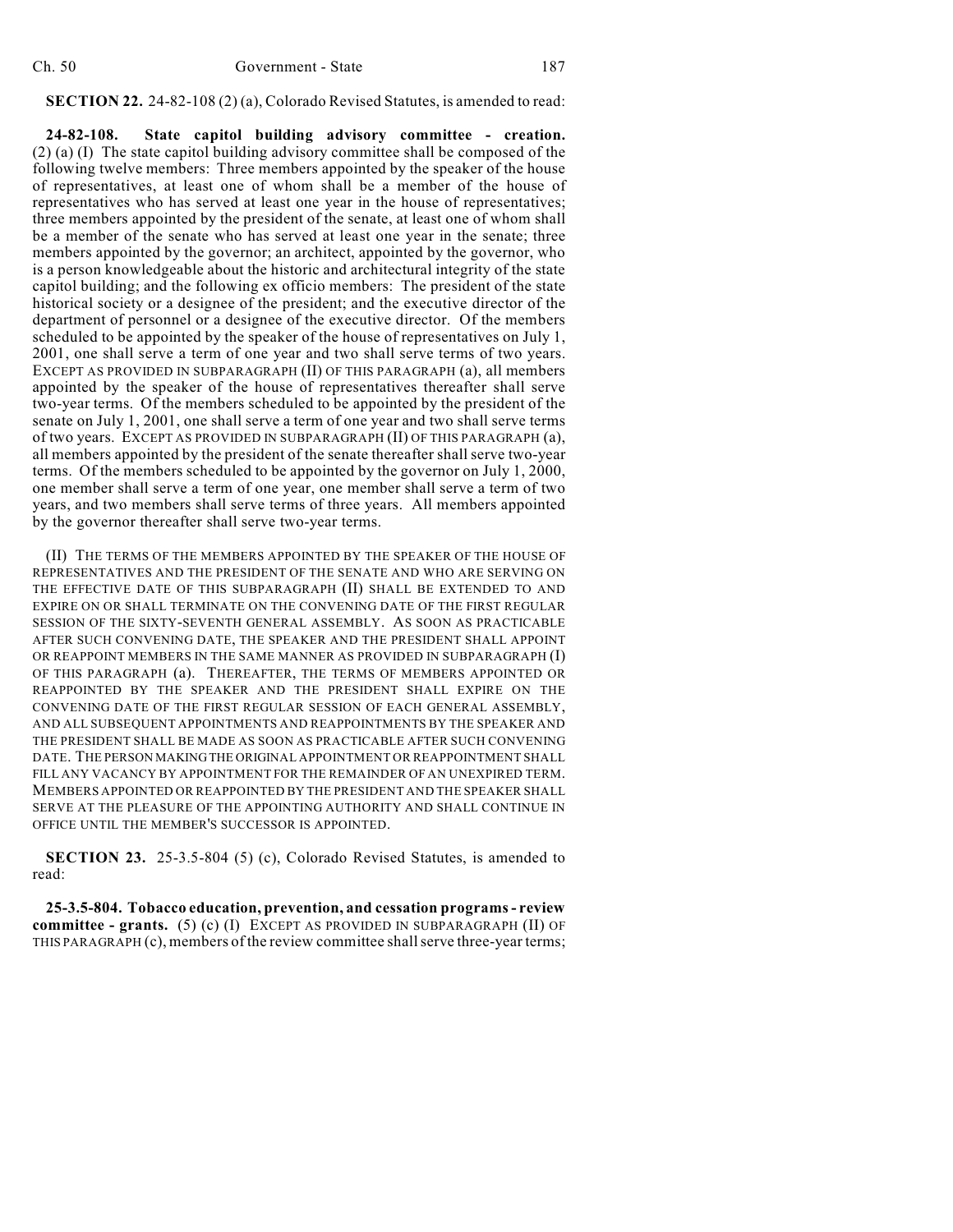except that of the members initially appointed to the review committee, five members appointed by the state board shall serve two-year terms. Members of the review committee appointed pursuant to subparagraph (III) of paragraph (b) of this subsection (5) shall not serve more than two consecutive terms.

(II) THE TERMS OF THE MEMBERS APPOINTED BY THE SPEAKER OF THE HOUSE OF REPRESENTATIVES AND THE PRESIDENT OF THE SENATE AND WHO ARE SERVING ON THE EFFECTIVE DATE OF THIS SUBPARAGRAPH (II) SHALL BE EXTENDED TO AND EXPIRE ON OR SHALL TERMINATE ON THE CONVENING DATE OF THE FIRST REGULAR SESSION OF THE SIXTY-SEVENTH GENERAL ASSEMBLY. AS SOON AS PRACTICABLE AFTER SUCH CONVENING DATE, THE SPEAKER AND THE PRESIDENT SHALL APPOINT OR REAPPOINT MEMBERS IN THE SAME MANNER AS PROVIDED IN SUBPARAGRAPHS (IV) AND (V) OF PARAGRAPH (b) OF THIS SUBSECTION (5). THEREAFTER, THE TERMS OF MEMBERS APPOINTED OR REAPPOINTED BY THE SPEAKER AND THE PRESIDENT SHALL EXPIRE ON THE CONVENING DATE OF THE FIRST REGULAR SESSION OF EACH GENERAL ASSEMBLY, AND ALL SUBSEQUENT APPOINTMENTS AND REAPPOINTMENTS BY THE SPEAKER AND THE PRESIDENT SHALL BE MADE AS SOON AS PRACTICABLE AFTER SUCH CONVENING DATE. THE PERSON MAKING THE ORIGINAL APPOINTMENT OR REAPPOINTMENT SHALL FILL ANY VACANCY BY APPOINTMENT FOR THE REMAINDER OF AN UNEXPIRED TERM. MEMBERS SHALL SERVE AT THE PLEASURE OF THE APPOINTING AUTHORITY AND SHALL CONTINUE IN OFFICE UNTIL THE MEMBER'S SUCCESSOR IS APPOINTED.

**SECTION 24.** 25-20.5-303 (3), Colorado Revised Statutes, is amended to read:

**25-20.5-303. Cancer, cardiovascular disease, and chronic pulmonary disease program review committee.** (3) (a) EXCEPT AS PROVIDED IN PARAGRAPH (b) OF THIS SUBSECTION (3), members of the review committee shall serve three-year terms; except that, of the members initially appointed to the review committee, five members appointed by the state board shall serve two-year terms. Members of the review committee appointed pursuant to paragraph (c) of subsection (2) of this section shall not serve more than two consecutive terms.

(b) THE TERMS OF THE MEMBERS APPOINTED BY THE SPEAKER OF THE HOUSE OF REPRESENTATIVES AND THE PRESIDENT OF THE SENATE AND WHO ARE SERVING ON THE EFFECTIVE DATE OF THIS PARAGRAPH (b) SHALL BE EXTENDED TO AND EXPIRE ON OR SHALL TERMINATE ON THE CONVENING DATE OF THE FIRST REGULAR SESSION OF THE SIXTY-SEVENTH GENERAL ASSEMBLY. AS SOON AS PRACTICABLE AFTER SUCH CONVENING DATE, THE SPEAKER AND THE PRESIDENT SHALL APPOINT OR REAPPOINT MEMBERS IN THE SAME MANNER AS PROVIDED IN PARAGRAPHS (d) AND (e) OF SUBSECTION (2) OF THIS SECTION. THEREAFTER, THE TERMS OF MEMBERS APPOINTED OR REAPPOINTED BY THE SPEAKER AND THE PRESIDENT SHALL EXPIRE ON THE CONVENING DATE OF THE FIRST REGULAR SESSION OF EACH GENERAL ASSEMBLY, AND ALL SUBSEQUENT APPOINTMENTS AND REAPPOINTMENTS BY THE SPEAKER AND THE PRESIDENT SHALL BE MADE AS SOON AS PRACTICABLE AFTER SUCH CONVENING DATE. THE PERSON MAKING THE ORIGINAL APPOINTMENT OR REAPPOINTMENT SHALL FILL ANY VACANCY BY APPOINTMENT FOR THE REMAINDER OF AN UNEXPIRED TERM. MEMBERS SHALL SERVE AT THE PLEASURE OF THE APPOINTING AUTHORITY AND SHALL CONTINUE IN OFFICE UNTIL THE MEMBER'S SUCCESSOR IS APPOINTED.

**SECTION 25.** 26-12-201.5 (7) (b), Colorado Revised Statutes, is amended BY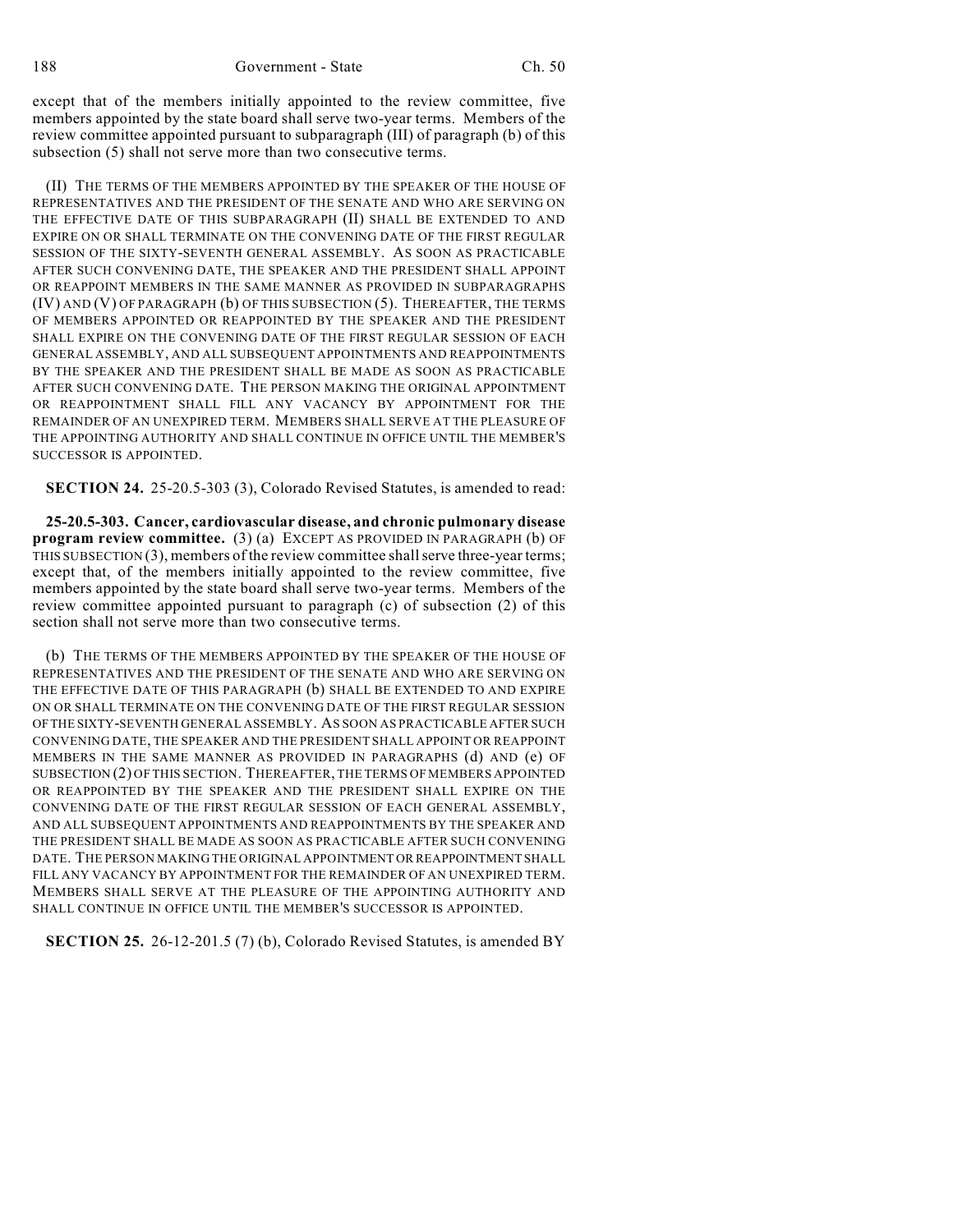### THE ADDITION OF A NEW SUBPARAGRAPH to read:

**26-12-201.5. Nursing home at former Fitzsimons authorized - Fitzsimons state veterans nursing home advisory board - repeal.** (7) (b) (IV) THE TERMS OF THE MEMBERS APPOINTED BY THE SPEAKER OF THE HOUSE OF REPRESENTATIVES, THE MAJORITY LEADER OF THE SENATE, THE MINORITY LEADER OF THE HOUSE, AND THE MINORITY LEADER OF THE SENATE AND WHO ARE SERVING ON THE EFFECTIVE DATE OF THIS SUBPARAGRAPH (IV) SHALL BE EXTENDED TO AND EXPIRE ON OR SHALL TERMINATE ON THE CONVENING DATE OF THE FIRST REGULAR SESSION OF THE SIXTY-SEVENTH GENERAL ASSEMBLY. AS SOON AS PRACTICABLE AFTER SUCH CONVENING DATE, THE SPEAKER, THE MAJORITY LEADER OF THE SENATE, THE MINORITY LEADER OF THE HOUSE, AND THE MINORITY LEADER OF THE SENATE SHALL EACH APPOINT OR REAPPOINT MEMBERS IN THE SAME MANNER AS PROVIDED IN SUB-SUBPARAGRAPHS (B), (C), (D), AND (E) OF SUBPARAGRAPH (I) OF THIS PARAGRAPH (b). THEREAFTER, THE TERMS OF THE MEMBERS APPOINTED OR REAPPOINTED BY THE SPEAKER, THE MAJORITY LEADER OF THE SENATE, THE MINORITY LEADER OF THE HOUSE, AND THE MINORITY LEADER OF THE SENATE SHALL EXPIRE ON THE CONVENING DATE OF THE FIRST REGULAR SESSION OF EACH GENERAL ASSEMBLY, AND ALL SUBSEQUENT APPOINTMENTS OR REAPPOINTMENTS BY THE SPEAKER, THE MAJORITY LEADER OF THE SENATE, THE MINORITY LEADER OF THE HOUSE, AND THE MINORITY LEADER OF THE SENATE SHALL BE MADE AS SOON AS PRACTICABLE AFTER SUCH CONVENING DATE. THE PERSON MAKING THE ORIGINAL APPOINTMENT OR REAPPOINTMENT SHALL FILL ANY VACANCY BY APPOINTMENT FOR THE REMAINDER OF AN UNEXPIRED TERM.

**SECTION 26.** 26-12-302 (1), Colorado Revised Statutes, is amended BY THE ADDITION OF A NEW PARAGRAPH to read:

**26-12-302. State and veterans nursing homes legislative oversight committee - creation - duties.** (1) **Creation.** (b.5) THE TERMS OF THE MEMBERS APPOINTED BY THE SPEAKER OF THE HOUSE OF REPRESENTATIVES, THE PRESIDENT OF THE SENATE, THE MINORITY LEADER OF THE HOUSE, AND THE MINORITY LEADER OF THE SENATE AND WHO ARE SERVING ON THE EFFECTIVE DATE OF THIS PARAGRAPH (b.5) SHALL BE EXTENDED TO AND EXPIRE ON OR SHALL TERMINATE ON THE CONVENING DATE OF THE FIRST REGULAR SESSION OF THE SIXTY-SEVENTH GENERAL ASSEMBLY. AS SOON AS PRACTICABLE AFTER SUCH CONVENING DATE, THE SPEAKER, THE PRESIDENT, THE MINORITY LEADER OF THE HOUSE, AND THE MINORITY LEADER OF THE SENATE SHALL EACH APPOINT OR REAPPOINT MEMBERS IN THE SAME MANNER AS PROVIDED IN PARAGRAPH (b) OF THIS SUBSECTION (1). THEREAFTER, THE TERMS OF THE MEMBERS APPOINTED OR REAPPOINTED BY THE SPEAKER, THE PRESIDENT, THE MINORITY LEADER OF THE HOUSE, AND THE MINORITY LEADER OF THE SENATE SHALL EXPIRE ON THE CONVENING DATE OF THE FIRST REGULAR SESSION OF EACH GENERAL ASSEMBLY, AND ALL SUBSEQUENT APPOINTMENTS OR REAPPOINTMENTS BY THE SPEAKER, THE PRESIDENT, THE MINORITY LEADER OF THE HOUSE, AND THE MINORITY LEADER OF THE SENATE SHALL BE MADE AS SOON AS PRACTICABLE AFTER SUCH CONVENING DATE. THE PERSON MAKING THE ORIGINAL APPOINTMENT OR REAPPOINTMENT SHALL FILL ANY VACANCY BY APPOINTMENT FOR THE REMAINDER OF AN UNEXPIRED TERM. MEMBERS APPOINTED OR REAPPOINTED BY THE SPEAKER, THE PRESIDENT, THE MINORITY LEADER OF THE HOUSE, AND THE MINORITY LEADER OF THE SENATE SHALL SERVE AT THE PLEASURE OFTHE APPOINTING AUTHORITY AND SHALL CONTINUE IN OFFICE UNTIL THE MEMBER'S SUCCESSOR IS APPOINTED.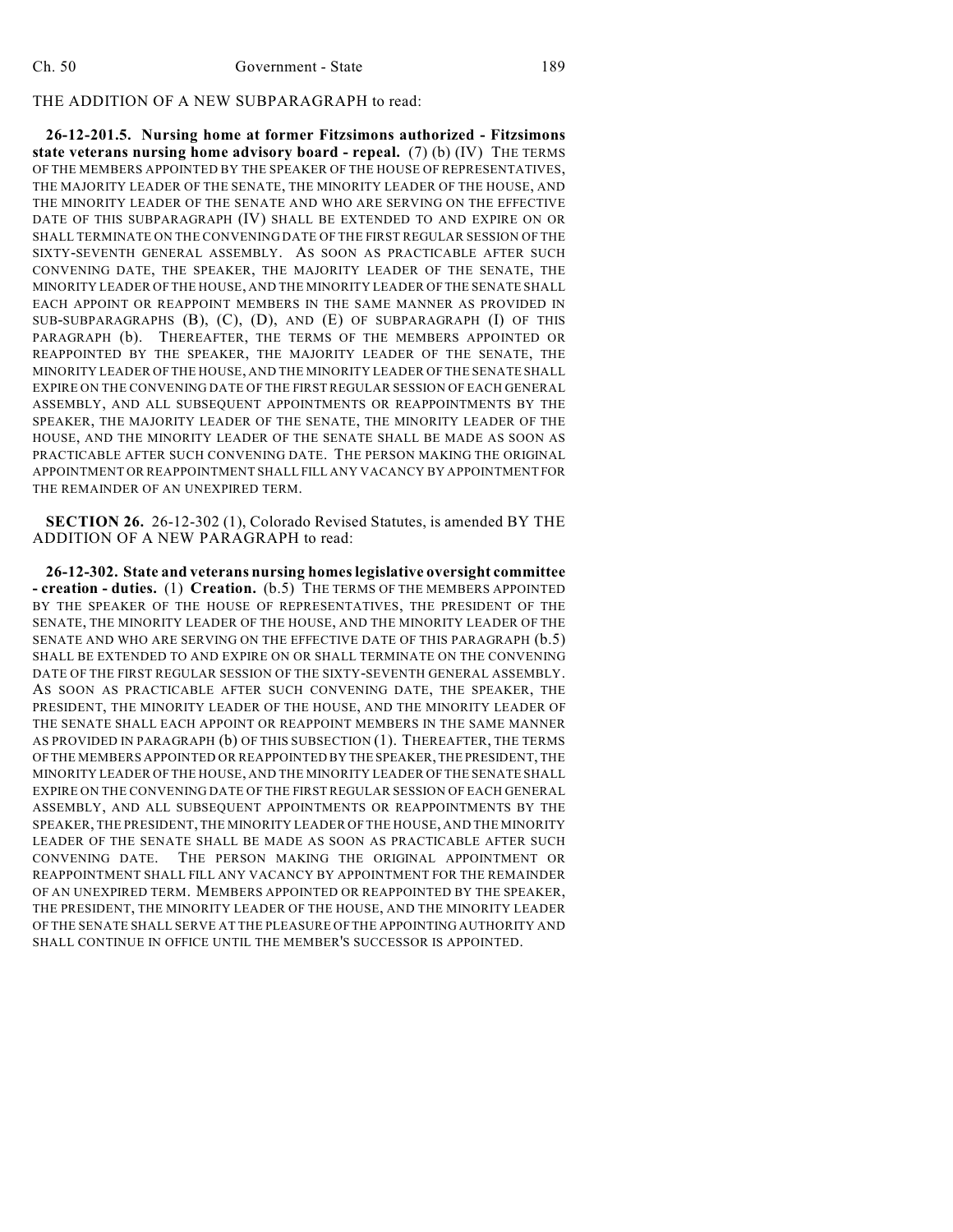**SECTION 27.** 31-31-1001 (1), Colorado Revised Statutes, is amended to read:

**31-31-1001. Police officers' and firefighters' pension reform commission creation - duties.** (1) (a) There is hereby created the police officers' and firefighters' pension reform commission to be comprised of five senators appointed by the president of the senate and ten representatives appointed by the speaker of the house of representatives. The party representation shall be in proportion generally to the relative number of members of the two major political parties in each chamber. The chair shall be designated by the speaker of the house of representatives in odd-numbered years and by the president of the senate in even-numbered years. The vice-chair shall be appointed by the speaker of the house of representatives in even-numbered years and by the president of the senate in odd-numbered years. Members of the commission shall receive the same per diem allowance authorized for other members of the general assembly serving on interim study committees and actual expenses for participation in meetings of the commission. Staff services for the commission shall be furnished by the state auditor's office, the legislative council, and the office of legislative legal services. The state auditor, with the approval of the commission, may contract for services deemed necessary for the implementation of this part 10.

(b) THE TERMS OF THE MEMBERS APPOINTED BY THE SPEAKER OF THE HOUSE OF REPRESENTATIVES AND THE PRESIDENT OF THE SENATE AND WHO ARE SERVING ON THE EFFECTIVE DATE OF THIS PARAGRAPH (b) SHALL BE EXTENDED TO AND EXPIRE ON OR SHALL TERMINATE ON THE CONVENING DATE OF THE FIRST REGULAR SESSION OF THE SIXTY-SEVENTH GENERAL ASSEMBLY. AS SOON AS PRACTICABLE AFTER SUCH CONVENING DATE, THE SPEAKER AND THE PRESIDENT SHALL APPOINT OR REAPPOINT MEMBERS IN THE SAME MANNER AS PROVIDED IN PARAGRAPH (a) OF THIS SUBSECTION (1). THEREAFTER, THE TERMS OF MEMBERS APPOINTED OR REAPPOINTED BY THE SPEAKER AND THE PRESIDENT SHALL EXPIRE ON THE CONVENING DATE OF THE FIRST REGULAR SESSION OF EACH GENERAL ASSEMBLY, AND ALL SUBSEQUENT APPOINTMENTS AND REAPPOINTMENTS BY THE SPEAKER AND THE PRESIDENT SHALL BE MADE AS SOON AS PRACTICABLE AFTER SUCH CONVENING DATE. THE PERSON MAKING THE ORIGINAL APPOINTMENT OR REAPPOINTMENT SHALL FILL ANY VACANCY BY APPOINTMENT FOR THE REMAINDER OF AN UNEXPIRED TERM. MEMBERS APPOINTED OR REAPPOINTED BY THE SPEAKER AND THE PRESIDENT SHALL SERVE AT THE PLEASURE OF THE APPOINTING AUTHORITY AND SHALL CONTINUE IN OFFICE UNTIL THE MEMBER'S SUCCESSOR IS APPOINTED.

**SECTION 28.** 37-98-102 (2) (d), Colorado Revised Statutes, is amended to read:

**37-98-102. Water resources review committee - creation.** (2) (d) (I) EXCEPT AS PROVIDED IN SUBPARAGRAPH (II) OF THIS PARAGRAPH (d), members' terms shall extend from January 1 of an odd-numbered year to December 31 of the following even-numbered year.

(II) THE TERMS OF THE MEMBERS APPOINTED BY THE SPEAKER OF THE HOUSE OF REPRESENTATIVES, THE PRESIDENT OF THE SENATE, AND THE MINORITY LEADER OF THE SENATE AND WHO ARE SERVING ON THE EFFECTIVE DATE OF THIS SUBPARAGRAPH (II) SHALL BE EXTENDED TO AND EXPIRE ON OR SHALL TERMINATE ON THE CONVENING DATE OF THE FIRST REGULAR SESSION OF THE SIXTY-SEVENTH GENERAL ASSEMBLY. AS SOON AS PRACTICABLE AFTER SUCH CONVENING DATE, THE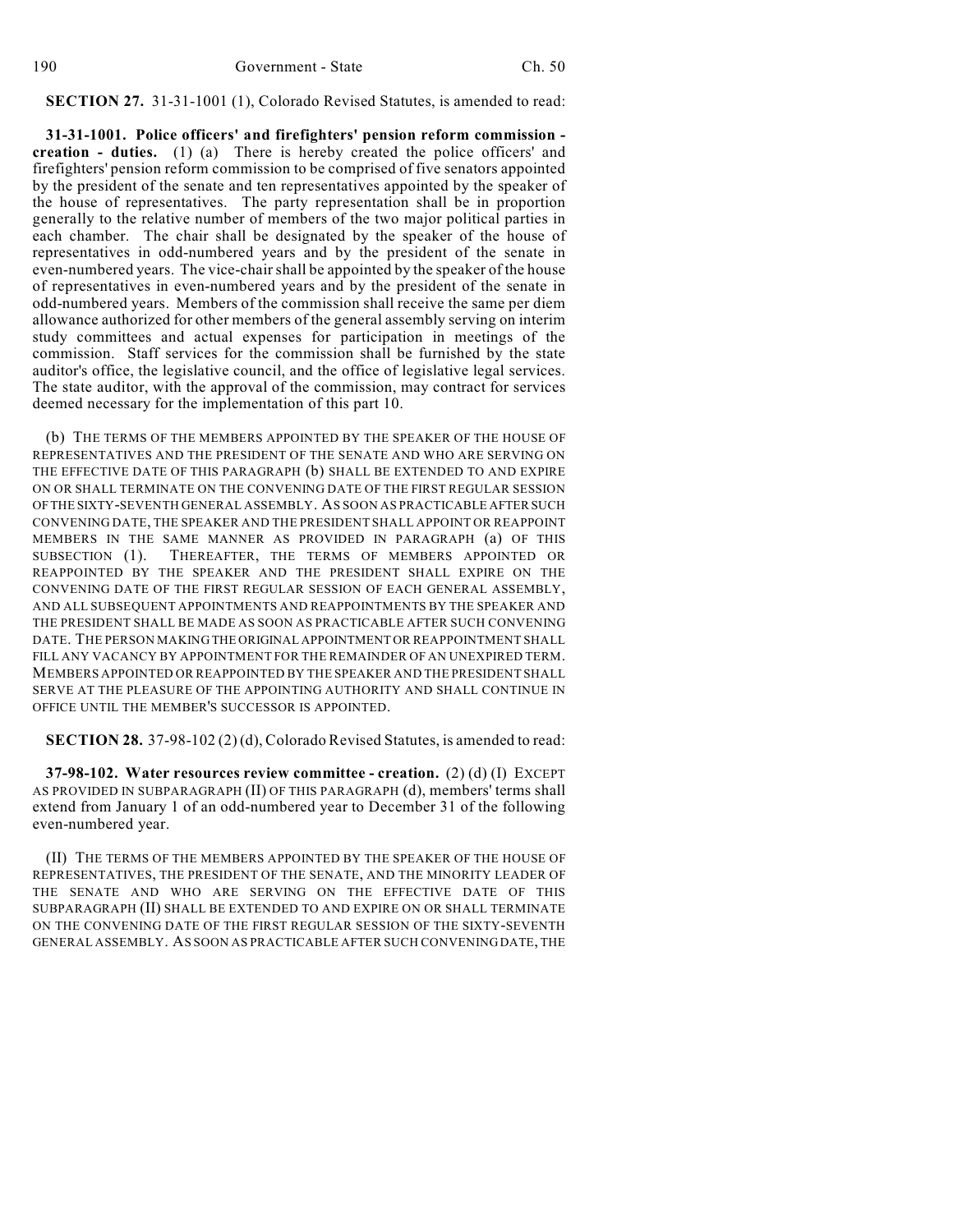SPEAKER, THE PRESIDENT, AND THE MINORITY LEADER OF THE SENATE SHALL APPOINT OR REAPPOINT MEMBERS IN THE SAME MANNER AS PROVIDED IN PARAGRAPH (a) OF THIS SUBSECTION (2). THEREAFTER, THE TERMS OF MEMBERS APPOINTED OR REAPPOINTED BY THE SPEAKER, THE PRESIDENT, AND THE MINORITY LEADER OF THE SENATE SHALL EXPIRE ON THE CONVENING DATE OF THE FIRST REGULAR SESSION OF EACH GENERAL ASSEMBLY, AND ALL SUBSEQUENT APPOINTMENTS AND REAPPOINTMENTS BY THE SPEAKER, THE PRESIDENT, AND THE MINORITY LEADER OF THE SENATE SHALL BE MADE AS SOON AS PRACTICABLE AFTER SUCH CONVENING DATE. THE PERSON MAKING THE ORIGINAL APPOINTMENT OR REAPPOINTMENT SHALL FILL ANY VACANCY BY APPOINTMENT FOR THE REMAINDER OF AN UNEXPIRED TERM. MEMBERS SHALL SERVE AT THE PLEASURE OF THE APPOINTING AUTHORITY AND SHALL CONTINUE IN OFFICE UNTIL THE MEMBER'S SUCCESSOR IS APPOINTED.

**SECTION 29.** 39-29-116 (4), Colorado Revised Statutes, is amended to read:

**39-29-116. Uranium mill tailings remedial action program fund - creation - oversight committee - repeal.** (4) (a) There is hereby created a uranium mill tailings remedial action program fund oversight committee. The oversight committee shall consist of five members, comprised of the executive director of the department of local affairs, two members of the house of representatives appointed by the speaker of the house of representatives, and two members of the senate appointed by the president of the senate. One of the legislative members shall be from the capital development committee, and one of the legislative members shall reside on the western slope. The department of public health and environment shall annually report on or before September 15 of each year to the oversight committee on the progress of the cleanup of uranium mill tailing sites pursuant to the uranium mill tailings remedial action program, the proposed and final transfers or disposition of the land of any of the sites, and the proposed program activities and financing requested for the next fiscal year. The oversight committee shall review such report and obtain any additional information it needs in order to prepare a recommendation to the joint budget committee on the proposed funding amounts and sources for the next fiscal year.

(b) THE TERMS OF THE MEMBERS APPOINTED BY THE SPEAKER OF THE HOUSE OF REPRESENTATIVES AND THE PRESIDENT OF THE SENATE AND WHO ARE SERVING ON THE EFFECTIVE DATE OF THIS PARAGRAPH (b) SHALL BE EXTENDED TO AND EXPIRE ON OR SHALL TERMINATE ON THE CONVENING DATE OF THE FIRST REGULAR SESSION OF THE SIXTY-SEVENTH GENERAL ASSEMBLY. AS SOON AS PRACTICABLE AFTER SUCH CONVENING DATE, THE SPEAKER AND THE PRESIDENT SHALL APPOINT OR REAPPOINT MEMBERS IN THE SAME MANNER AS PROVIDED IN PARAGRAPH (a) OF THIS SUBSECTION (4). THEREAFTER, THE TERMS OF THE MEMBERS APPOINTED OR REAPPOINTED BY THE SPEAKER AND THE PRESIDENT SHALL EXPIRE ON THE CONVENING DATE OF THE FIRST REGULAR SESSION OF EACH GENERAL ASSEMBLY, AND ALL SUBSEQUENT APPOINTMENTS AND REAPPOINTMENTS BY THE SPEAKER AND THE PRESIDENT SHALL BE MADE AS SOON AS PRACTICABLE AFTER SUCH CONVENING DATE. THE PERSON MAKING THE ORIGINAL APPOINTMENT OR REAPPOINTMENT SHALL FILL ANY VACANCY BY APPOINTMENT FOR THE REMAINDER OF AN UNEXPIRED TERM. OVERSIGHT COMMITTEE MEMBERS APPOINTED OR REAPPOINTED BY THE SPEAKER AND THE PRESIDENT SHALL SERVE AT THE PLEASURE OF THE APPOINTING AUTHORITY AND SHALL CONTINUE IN OFFICE UNTIL THE MEMBER'S SUCCESSOR IS APPOINTED.